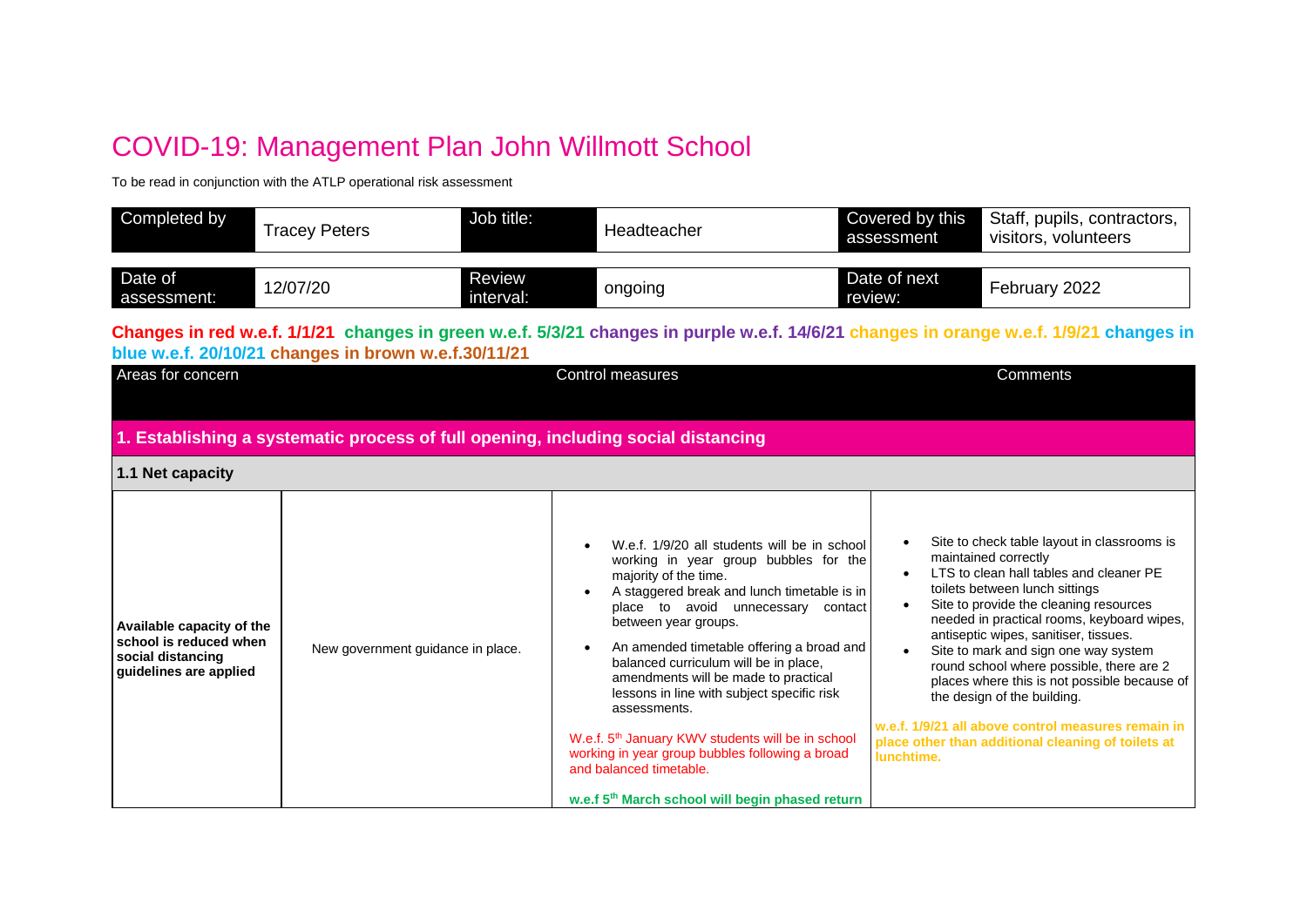| Areas for concern                                                      | Control measures                                                                                                                                                                                                                                                                                                                                                                                                                                                                                                                                                                                                                                                                                                                                                                                                                  | <b>Comments</b>             |
|------------------------------------------------------------------------|-----------------------------------------------------------------------------------------------------------------------------------------------------------------------------------------------------------------------------------------------------------------------------------------------------------------------------------------------------------------------------------------------------------------------------------------------------------------------------------------------------------------------------------------------------------------------------------------------------------------------------------------------------------------------------------------------------------------------------------------------------------------------------------------------------------------------------------|-----------------------------|
|                                                                        | w.e.f. 14 <sup>th</sup> June Years 7 & 8 will access lunch<br>during the same lunch period. They will queue<br>and enter the dinner hall separately and sit at<br>different year group tables. The same will<br>occur for years 9 & 10.<br>w.e.f. 1/9/21 students remain in year group<br>bubbles in lessons. 2 break and lunch times will<br>operate to reduce mixing of all 7 year groups.<br>They will queue separately for lunch.<br>w.e.f. 04/01/22 all students are on a single break and<br>lunch to increase capacity of supervision. They<br>queue separately for lunch and have designated<br>time slots.                                                                                                                                                                                                               |                             |
| 1.2 Organisation of teaching spaces                                    |                                                                                                                                                                                                                                                                                                                                                                                                                                                                                                                                                                                                                                                                                                                                                                                                                                   |                             |
| <b>Classroom sizes will not</b><br>allow adequate social<br>distancing | Students will have lessons in normal class<br>$\bullet$<br>groups.<br>W.e.f. 5 <sup>th</sup> January KWV students will be in<br>$\bullet$<br>school working in year group bubbles<br>following a broad and balanced timetable.<br>Room layout will ensure that the teacher is<br>socially distanced at the front of the<br>classroom with markings in place.<br>Students will move around one way system<br>$\bullet$<br>to lessons.<br>Site to ensure all rooms laid out as per<br>guidance in rows with no one facing each<br>other.<br>Clear desk policy will operate to ensure deep<br>$\bullet$<br>cleaning possible<br>W.e.f. 5 <sup>th</sup> March students will commence a<br>phased return to school and continue<br>working in year group bubbles.<br>W.e.f. 1/9/21 all above control measures will<br>remain in place. | See above site arrangements |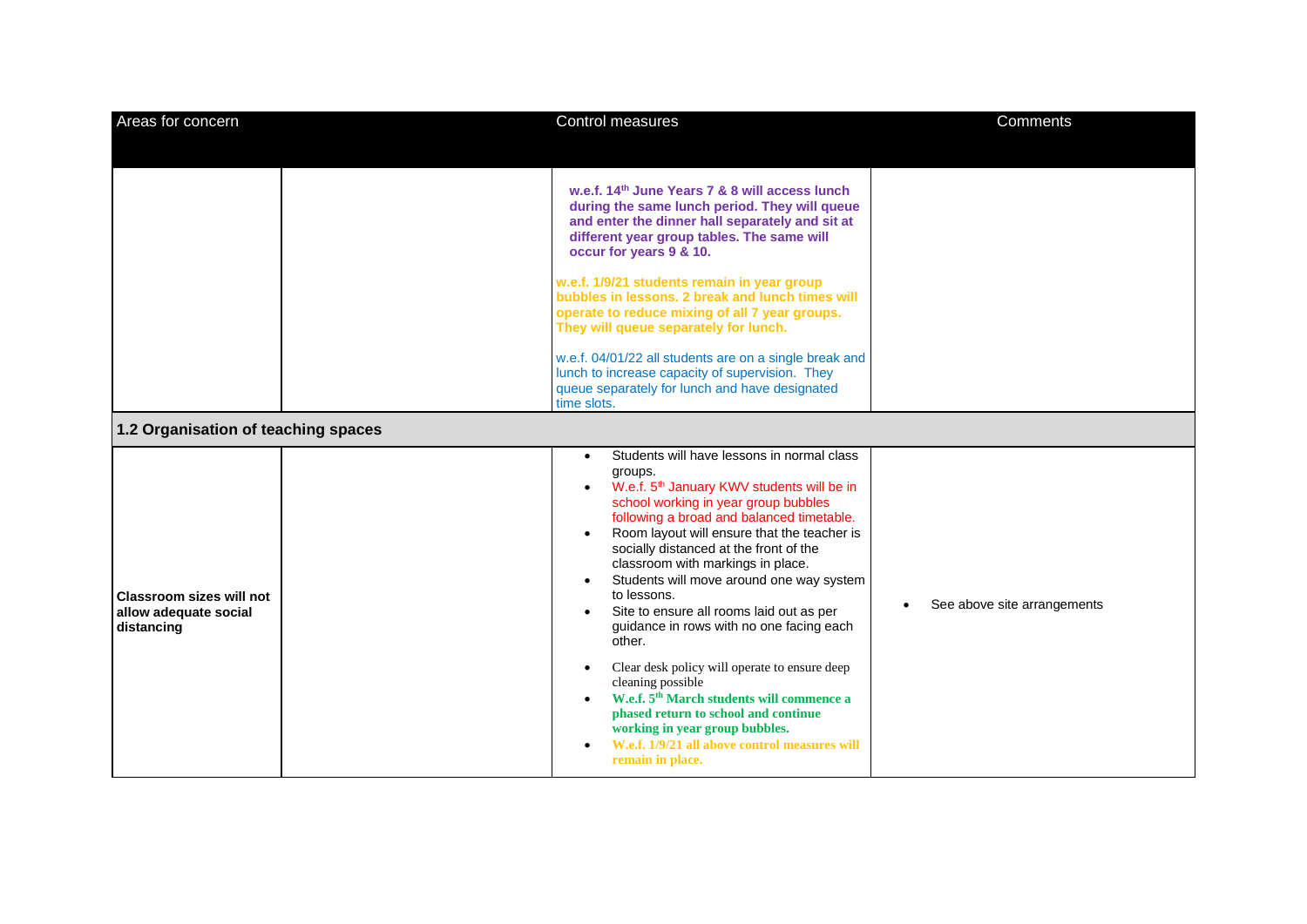| Areas for concern                                                                                                                               | Control measures                                                                                                                                                                                                                                                                                                                                                                                                                                                                                                                                                                                                                                                                                                                                                                                                                                                                                                                                                                                                                                                                                                                                                                                                                             | <b>Comments</b>                                                                                                                                                                                                                                                                                                                                           |
|-------------------------------------------------------------------------------------------------------------------------------------------------|----------------------------------------------------------------------------------------------------------------------------------------------------------------------------------------------------------------------------------------------------------------------------------------------------------------------------------------------------------------------------------------------------------------------------------------------------------------------------------------------------------------------------------------------------------------------------------------------------------------------------------------------------------------------------------------------------------------------------------------------------------------------------------------------------------------------------------------------------------------------------------------------------------------------------------------------------------------------------------------------------------------------------------------------------------------------------------------------------------------------------------------------------------------------------------------------------------------------------------------------|-----------------------------------------------------------------------------------------------------------------------------------------------------------------------------------------------------------------------------------------------------------------------------------------------------------------------------------------------------------|
| Large spaces need to be<br>used as classrooms                                                                                                   | Hall used for lunchtime on a rolling programme<br>only<br>Assemblies cancelled with exception of induction<br>assembly in the first week<br>No further need for large spaces to be used see<br>classroom allocation plan.<br>W.e.f. 5 <sup>th</sup> January break and lunch will be<br>combined but all year groups will have allocated<br>spaces for them to have break and lunch to avoid<br>any mixing of bubbles.<br>W.e.f. 5 <sup>th</sup> March school will revert to staggered<br>breaks and lunches to ensure social<br>distancing. Letter sent to parents 3/3/21<br>w.e.f. 14 <sup>th</sup> June Years 7 & 8 will access lunch<br>during the same lunch period. They will queue<br>and enter the dinner hall separately and sit at<br>different year group tables. The same will<br>occur for years 9 & 10. They will use different<br>sections of the playground to maintain<br>bubbles.<br>w.e.f. 1/9/21 years 7.8 & 11 will have break and<br>lunch together, years 9, 10, 12, 13 will have<br>break and lunch together. Assemblies will<br>resume in year group bubbles.<br>w.e.f. 04/01/22 regular review of the use of large<br>spaces (gym / dance studio) as high staff<br>absence is a possibility during the Spring term. | Plan does not allow students social time to<br>prevent large gatherings across bubbles.<br>Dance studio will be used as testing<br>centre for whole school LFD tests w.e.f.<br>5 <sup>th</sup> March.                                                                                                                                                     |
|                                                                                                                                                 |                                                                                                                                                                                                                                                                                                                                                                                                                                                                                                                                                                                                                                                                                                                                                                                                                                                                                                                                                                                                                                                                                                                                                                                                                                              |                                                                                                                                                                                                                                                                                                                                                           |
| 1.3 Availability of staff and class sizes                                                                                                       |                                                                                                                                                                                                                                                                                                                                                                                                                                                                                                                                                                                                                                                                                                                                                                                                                                                                                                                                                                                                                                                                                                                                                                                                                                              |                                                                                                                                                                                                                                                                                                                                                           |
| The number of staff who<br>are available is lower<br>than that required to<br>teach classes in school<br>and operate effective<br>home learning | HR completed individual risk assessments<br>already, these are ongoing as circumstances<br>change<br>All staff RA as able to return some with particular<br>adjustments following RA<br>Timetable requires full complement of teachers<br>1 x Cover supervisor recruited to reduce numbers<br>of supply staff in school                                                                                                                                                                                                                                                                                                                                                                                                                                                                                                                                                                                                                                                                                                                                                                                                                                                                                                                      | This is reviewed by HR weekly.<br>Updated government guidance used for RA<br>• W.e.f. 5/3/21 phased return to full timetables for<br>all year groups. KWV students will be phased<br>back into their year groups.<br>• W.e.f. 1/9/21 HT will monitor staff absence and<br>respond accordingly in line with advice from<br><b>ATLP Mat and PHE and BCC</b> |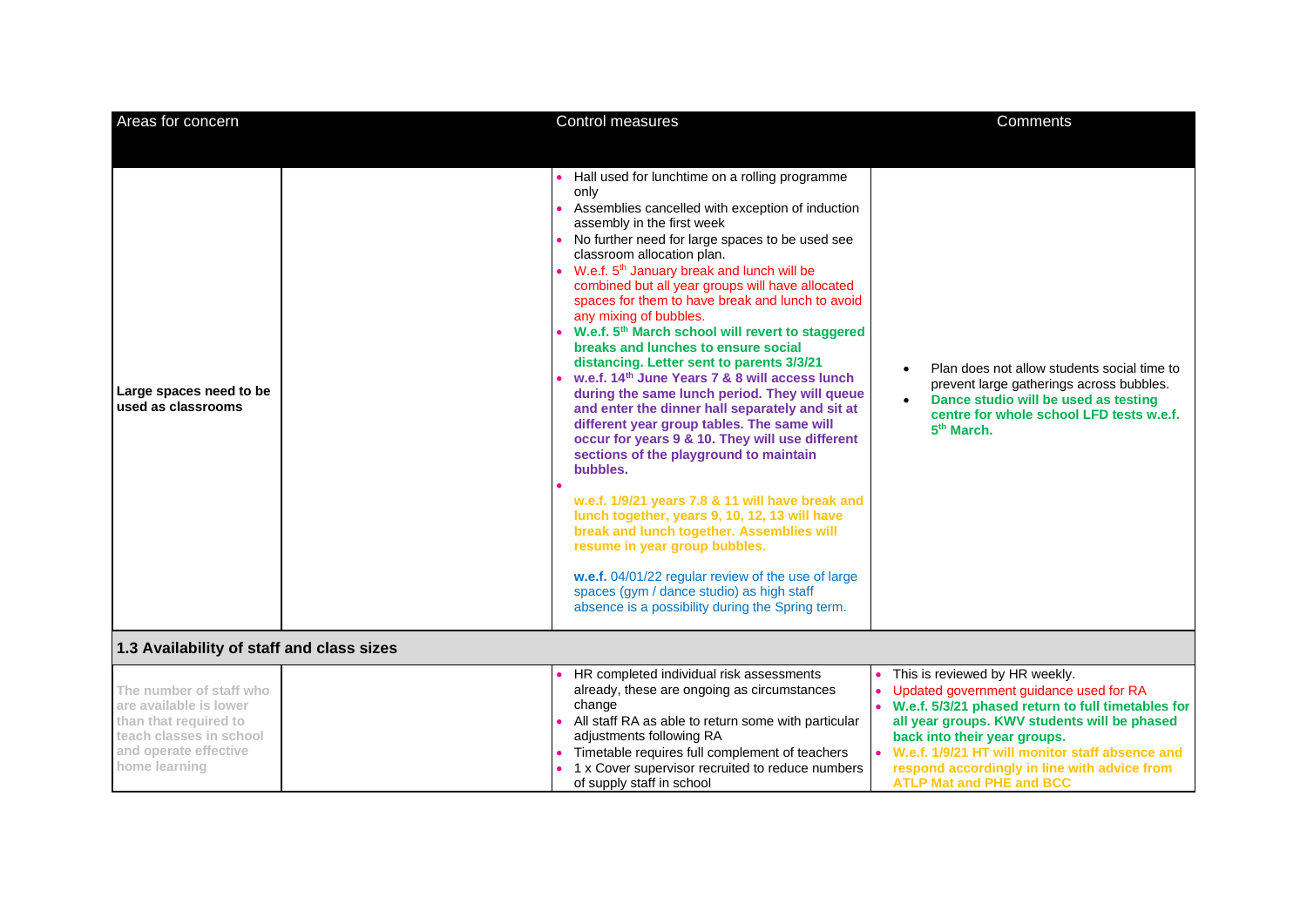| Areas for concern                                                                                                                                                           |                                                     | Control measures                                                                                                                                                                                                                                                                                                                                                                                                                                                                                                                                                                                                                                                                                                                                                                                                                                                | Comments                                                                                                                                                                                                                                                                                                                                                                                                                                                                                                                                                                                                                                                                                                                                                                                                                                                                                           |
|-----------------------------------------------------------------------------------------------------------------------------------------------------------------------------|-----------------------------------------------------|-----------------------------------------------------------------------------------------------------------------------------------------------------------------------------------------------------------------------------------------------------------------------------------------------------------------------------------------------------------------------------------------------------------------------------------------------------------------------------------------------------------------------------------------------------------------------------------------------------------------------------------------------------------------------------------------------------------------------------------------------------------------------------------------------------------------------------------------------------------------|----------------------------------------------------------------------------------------------------------------------------------------------------------------------------------------------------------------------------------------------------------------------------------------------------------------------------------------------------------------------------------------------------------------------------------------------------------------------------------------------------------------------------------------------------------------------------------------------------------------------------------------------------------------------------------------------------------------------------------------------------------------------------------------------------------------------------------------------------------------------------------------------------|
|                                                                                                                                                                             |                                                     | • W.e.f. 5 <sup>th</sup> January amended timetable offering<br>broad and balanced curriculum in place for KWV<br>students. Reduced number of students enables<br>full staffing with specialist staff.                                                                                                                                                                                                                                                                                                                                                                                                                                                                                                                                                                                                                                                           | W.e.f. as above - threat of staff absence is<br>much higher in the Spring Term.                                                                                                                                                                                                                                                                                                                                                                                                                                                                                                                                                                                                                                                                                                                                                                                                                    |
| 1.4 Prioritising provision                                                                                                                                                  |                                                     |                                                                                                                                                                                                                                                                                                                                                                                                                                                                                                                                                                                                                                                                                                                                                                                                                                                                 |                                                                                                                                                                                                                                                                                                                                                                                                                                                                                                                                                                                                                                                                                                                                                                                                                                                                                                    |
| The continued<br>prioritisation of<br>vulnerable pupils and the<br>children of critical<br>workers will create<br>'artificial groups' within<br>schools when they<br>reopen |                                                     | • Not applicable                                                                                                                                                                                                                                                                                                                                                                                                                                                                                                                                                                                                                                                                                                                                                                                                                                                | Provision for children of keyworkers and<br>vulnerable students in place in school for spring 1<br>following government lockdown announced 4 <sup>th</sup> jan<br>2021.<br>All students to follow a timetable of taught lessons<br>in school with specialist staff where viable.<br>W.e.f. 5/3/21 phased return to full timetables for<br>all year groups. KWV students will be phased<br>back into their year groups.                                                                                                                                                                                                                                                                                                                                                                                                                                                                             |
| 1.5 The school day                                                                                                                                                          |                                                     |                                                                                                                                                                                                                                                                                                                                                                                                                                                                                                                                                                                                                                                                                                                                                                                                                                                                 |                                                                                                                                                                                                                                                                                                                                                                                                                                                                                                                                                                                                                                                                                                                                                                                                                                                                                                    |
| The start and end of the<br>school day create risks<br>of breaching social<br>distancing guidelines                                                                         | See separate JWS return to school<br>September plan | Entrance & exit times are staggered.<br>Playground is zoned for year groups at start of<br>school<br>The number of entrances and exits to be used is<br>maximised.<br>Different entrances/exits are used for different<br>groups where possible<br>Staff and pupils are briefed, and signage provided<br>to identify which entrances, exits and circulation<br>routes to use.<br>A plan is in place for managing the movement of<br>people on arrival to avoid groups of people<br>congregating.<br>Floor markings are visible where it is necessary to<br>manage any queuing.<br>A one way system will be in place in most areas<br>Year groups will continue to be taught in bubbles<br>Students to wear masks in social areas and on<br>corridors at all times unless exempt. Regular<br>signage and reminders in place, regular<br>communication to parents | Site to ensure signage in place<br>W.e.f. 5 <sup>th</sup> January KWV students have separate<br>areas at the start and end of the day, as well as at<br>break and lunch.<br>Significantly reduced numbers of staff and<br>students in school reduces the risk of social<br>distancing being breached. One way system and<br>signage remain in place.<br>W.e.f. 5/3/21 school returns to original autumn<br>plans with playground zones, staggered<br>entrance, breaks, lunches and exits from<br>school<br>W.e.f. 14/6/21 entrance and exit to school will<br>remain staggered. Masks are no longer<br>compulsory on corridors but can be worn if<br>students wish to.<br>W.e.f. 1/9/21 a staggered entry to and exit from<br>the building at the start and end of the day will<br>remain.<br>w.e.f. 04/01/22 In line with government gudiance,<br>masks are advised for corridors and classrooms. |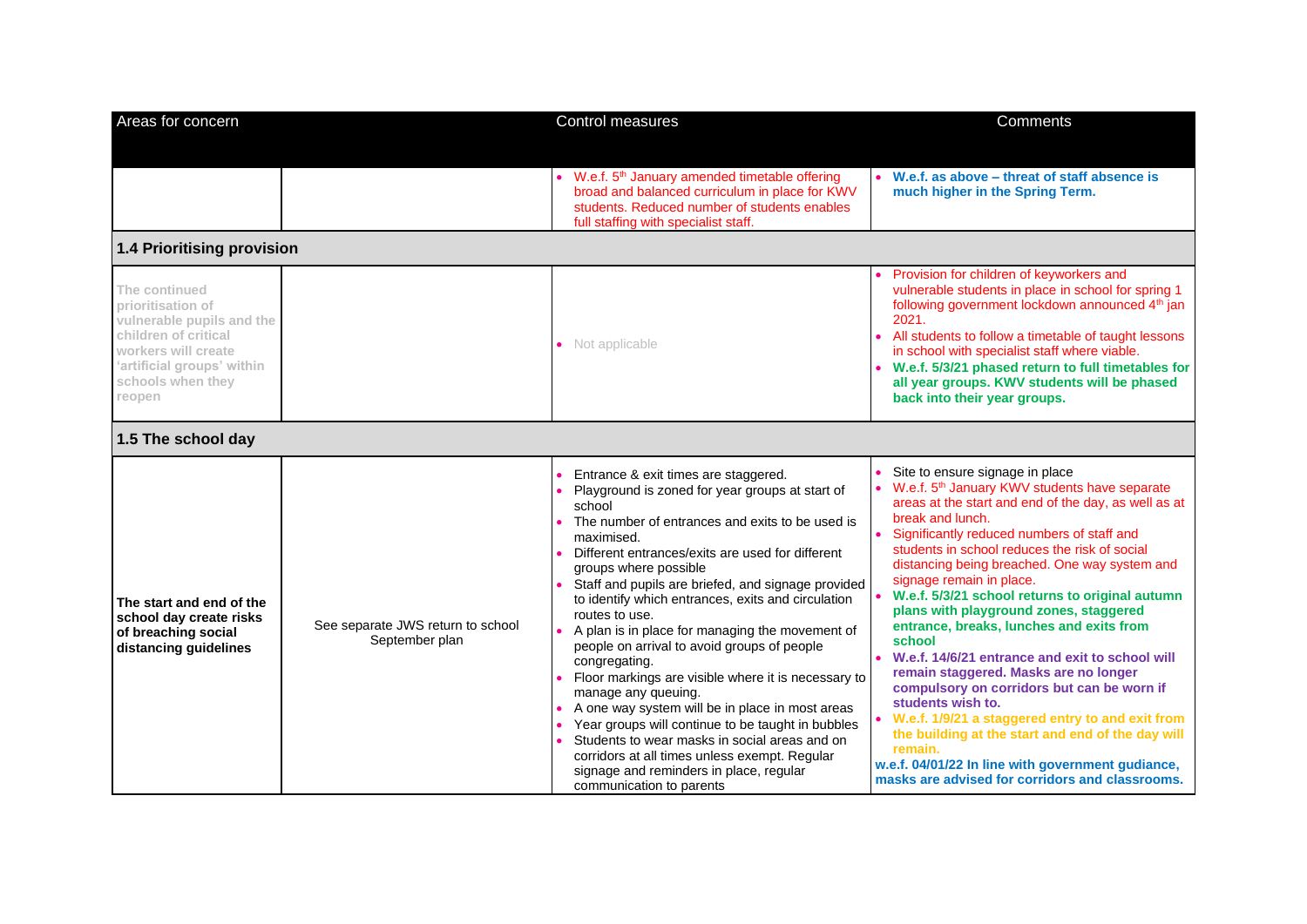| Areas for concern                                                                | Control measures                                                                                                                                                                                                                                                                                                                                                                                                                                                                                                                                                                                                                                                                                                                                                                                                                                                                                                                                                                                                    | Comments                                                                                                                                                                                                                                                                                                                                                                                                                                                                                                                                                                                                                                                                                                                                                                                                                                                                                                                                                                                                                                                                                                                              |
|----------------------------------------------------------------------------------|---------------------------------------------------------------------------------------------------------------------------------------------------------------------------------------------------------------------------------------------------------------------------------------------------------------------------------------------------------------------------------------------------------------------------------------------------------------------------------------------------------------------------------------------------------------------------------------------------------------------------------------------------------------------------------------------------------------------------------------------------------------------------------------------------------------------------------------------------------------------------------------------------------------------------------------------------------------------------------------------------------------------|---------------------------------------------------------------------------------------------------------------------------------------------------------------------------------------------------------------------------------------------------------------------------------------------------------------------------------------------------------------------------------------------------------------------------------------------------------------------------------------------------------------------------------------------------------------------------------------------------------------------------------------------------------------------------------------------------------------------------------------------------------------------------------------------------------------------------------------------------------------------------------------------------------------------------------------------------------------------------------------------------------------------------------------------------------------------------------------------------------------------------------------|
|                                                                                  | Staff will be on duty to ensure a smooth entrance<br>and break and lunch.                                                                                                                                                                                                                                                                                                                                                                                                                                                                                                                                                                                                                                                                                                                                                                                                                                                                                                                                           |                                                                                                                                                                                                                                                                                                                                                                                                                                                                                                                                                                                                                                                                                                                                                                                                                                                                                                                                                                                                                                                                                                                                       |
| 1.6 Planning movement around the school                                          |                                                                                                                                                                                                                                                                                                                                                                                                                                                                                                                                                                                                                                                                                                                                                                                                                                                                                                                                                                                                                     |                                                                                                                                                                                                                                                                                                                                                                                                                                                                                                                                                                                                                                                                                                                                                                                                                                                                                                                                                                                                                                                                                                                                       |
| Movement around the<br>school risks breaching<br>social distancing<br>guidelines | Circulation plans have been reviewed and revised   •<br>and a One-way system is in place where<br>possible.<br>Appropriate signage is in place to clarify<br>circulation routes.<br>Movement of pupils around school is minimised<br>as much as possible other than between lessons,<br>students remain in classes with minimal reason<br>for leaving even with permission.<br>Masks will be worn when moving round the<br>building by staff and students unless exempt.<br>Lesson change overs will be supervised by<br>pastoral staff and LT.<br>Pupils are regularly briefed regarding observing<br>social distancing guidance and new rules.<br>Appropriate duty rota and levels of supervision<br>are in place during staggered breaks and<br>lunches.<br>Teachers remain in classrooms and maintain the<br>cleanliness of their own rooms. Students will<br>move to lessons as per their timetable and will<br>clean the desks on arrival and/or departure.<br>2m distance form the teacher to be maintained. | Induction regarding new procedures in place for<br>staff and students<br>Regular signage and reminders about hands, face,<br>space<br>Duty staff remind students about masks<br>Year 7 students move to lessons 7 minutes before<br>other years to reduce numbers on corridors.<br>Additional cleaning products ordered, and stocks<br>maintained to support staff in doing this.<br>Students already advised this will be required of<br>them.<br>Significantly reduced numbers of staff and<br>students in school reduces the risk of social<br>distancing being breached. One way system and<br>signage remains in place.<br>W.e.f. 5/3/21 school returns to original autumn<br>plans with playground zones, staggered<br>entrance, breaks, lunches and exits from<br>school<br>Students and staff will continue to be required<br>to wear masks on corridors and also in<br>lessons where possible following revised<br>guidelines. See letter to parents dated 3/3/21.<br>One way system will continue to operate where<br>possible.<br>W.e.f. 14/6/21 entrance and exit to school will<br>remain staggered. Masks are no longer |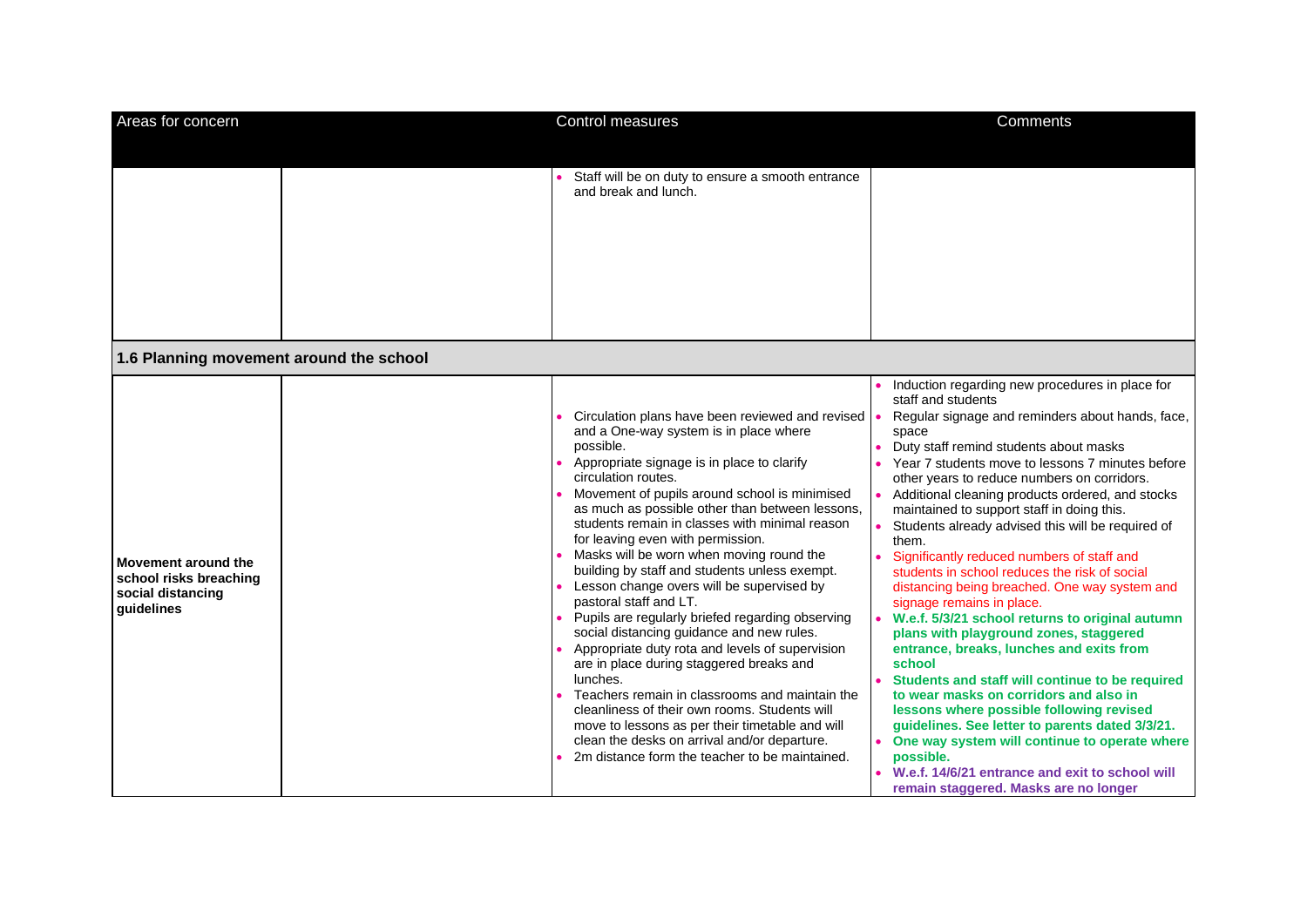| Areas for concern                                                                                                          | Control measures                                                                                                                                                                                                                                                           | <b>Comments</b>                                                                                                                                                                                                                                                                                                                                                                                                                                                                                                                                                                                                                                                                                                                                                                                                                                                                                                                                                                                                                                                                                                                                                                  |
|----------------------------------------------------------------------------------------------------------------------------|----------------------------------------------------------------------------------------------------------------------------------------------------------------------------------------------------------------------------------------------------------------------------|----------------------------------------------------------------------------------------------------------------------------------------------------------------------------------------------------------------------------------------------------------------------------------------------------------------------------------------------------------------------------------------------------------------------------------------------------------------------------------------------------------------------------------------------------------------------------------------------------------------------------------------------------------------------------------------------------------------------------------------------------------------------------------------------------------------------------------------------------------------------------------------------------------------------------------------------------------------------------------------------------------------------------------------------------------------------------------------------------------------------------------------------------------------------------------|
|                                                                                                                            |                                                                                                                                                                                                                                                                            | compulsory on corridors but can be worn if<br>students wish to.<br>W.e.f.1/9/21 masks are optional for staff and<br>students in public areas. They are available<br>and will be offered to students using school<br>buses in the bus queue.<br>W.e.f. 20/10/21 masks are required on school<br>corridors for staff and students unless<br>medically exempt.                                                                                                                                                                                                                                                                                                                                                                                                                                                                                                                                                                                                                                                                                                                                                                                                                      |
| 1.7 Curriculum organisation                                                                                                |                                                                                                                                                                                                                                                                            |                                                                                                                                                                                                                                                                                                                                                                                                                                                                                                                                                                                                                                                                                                                                                                                                                                                                                                                                                                                                                                                                                                                                                                                  |
| Pupils will have fallen<br>behind in their learning<br>during school closures<br>and achievement gaps<br>will have widened | Gaps in learning are assessed and addressed in<br>teachers' planning early in the autumn term.<br>Home and remote learning remains available and<br>show my homework has been purchased to<br>facilitate this.<br>MTP have been reviewed to ensure appropriate<br>coverage | Re-connect curriculum and 5 R's promoted to<br>facilitate this, careful use of language to reduce<br>anxiety of students.<br>High quality remote learning platform in place with<br>additional paper based resources for those who<br>need it or prefer it.<br>Students follow normal timetable as published on<br>website and have 5 1 x hour lessons per day.<br>Majority of lessons will have an assessment tool<br>and regular whole class feedback will be provided.<br>Laptops distributed to 200 FSM students to<br>facilitate learning and internet access being sought<br>for those with no access.<br>Catch up funding used to support identified<br>students via ATLP Covid Catch up programme<br>and staff.<br>Strategies in place to asses gaps in learning<br>and identify students who would benefit from<br>academic mentors funded by catch up funding<br>programme.<br>W.e.f. 1/9/21 CAT/PASS & reading assessment<br>for years 7-9 will establish a baseline for<br>targeted support and intervention as well as<br>inform curriculum planning.<br>W.e.f. 04/01/22 review the use of covid catch-<br>up premium to ensure the right children are<br>targeted. |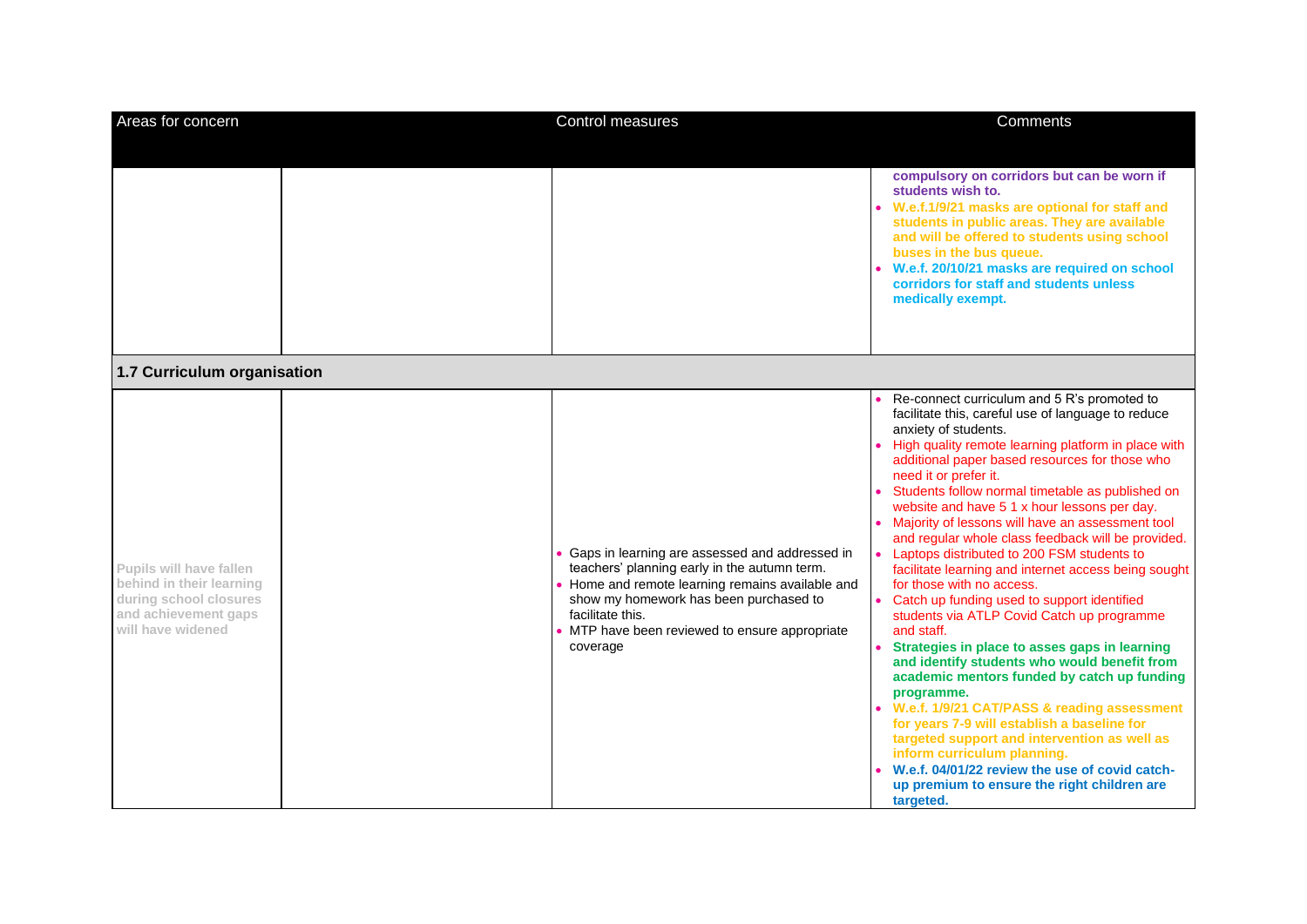| Areas for concern                                                                                                    | Control measures                                                                                                                                                                                                                                                                                                                                                                                 | Comments                                                                                                                                                                                                                                                                                                                                                                                                           |
|----------------------------------------------------------------------------------------------------------------------|--------------------------------------------------------------------------------------------------------------------------------------------------------------------------------------------------------------------------------------------------------------------------------------------------------------------------------------------------------------------------------------------------|--------------------------------------------------------------------------------------------------------------------------------------------------------------------------------------------------------------------------------------------------------------------------------------------------------------------------------------------------------------------------------------------------------------------|
| 1.8 Staff workspaces                                                                                                 |                                                                                                                                                                                                                                                                                                                                                                                                  |                                                                                                                                                                                                                                                                                                                                                                                                                    |
| <b>Staff rooms and offices</b><br>do not allow for<br>observation of social<br>distancing guidelines                 | Staff rooms and offices have been reviewed and<br>appropriate configurations of furniture and<br>workstations have been put in place to allow for<br>social distancing,<br>Staff have been briefed on the use of these rooms.                                                                                                                                                                    | Staff room reconfigured to remove soft seating and<br>provide individual desks for work spaces.<br>Site to ensure appropriate cleaning equipment in<br>the staff room to support staff<br>Site to ensure maximum occupancy signs are on<br>doors where required<br>Information shared with staff by ppt CPD and in<br>induction at the start of term.                                                              |
| 1.9 Managing the school lifecycle                                                                                    |                                                                                                                                                                                                                                                                                                                                                                                                  |                                                                                                                                                                                                                                                                                                                                                                                                                    |
| Limited progress with<br>the school's summer<br>term calendar and<br>workplan because of<br><b>COVID-19 measures</b> | Timetable ready for September 2020 with minimal<br>changes<br>Calendar continuing assuming some level of<br>normality will resume.<br>Parents evenings etc planned and calendered but<br>will be removed if required.                                                                                                                                                                            | Virtual open evening to run 23/9/20, film company<br>making 6 short films to support this, Youtube<br>channel to have open evening playlist.<br><b>Review of assessment and reporting</b><br>procedures in light of lockdown.                                                                                                                                                                                      |
| Pupils moving on to the<br>next phase in their<br>education do not feel<br>prepared for the<br>transition            | Comprehensive support has been in place for<br>Year 11 to ensure there are no NEETS. JN to<br>continue with this work on results day and<br>beyond.<br>Year 13 will have individual contact post results if<br>needed to ensure no NEETS<br>Careers work has been ongoing for all year<br>groups during lockdown via YouTube and the<br>website<br>Virtual open days and careers events offered. | Comprehensive programme of support in place<br>through enrichment afternoons and LORIC,<br>PERMA and form time programme of lessons.<br>This will continue during remote learning time.<br><b>Careers work has continued during lockdown</b><br>on the remote learning platform, this will<br>continue to play an integral part of our PSHE &<br>pastoral provision for all year groups but<br>especially 11 & 13. |
| 1.10 Governance and policy                                                                                           |                                                                                                                                                                                                                                                                                                                                                                                                  |                                                                                                                                                                                                                                                                                                                                                                                                                    |
| Governors are not fully<br>informed or involved in<br>making key decisions                                           | HT updates CoG routinely by phone<br>HT communicates staff messages and parental<br>messages to all governors at regular intervals.<br>LGB dates in calender for 20/21                                                                                                                                                                                                                           |                                                                                                                                                                                                                                                                                                                                                                                                                    |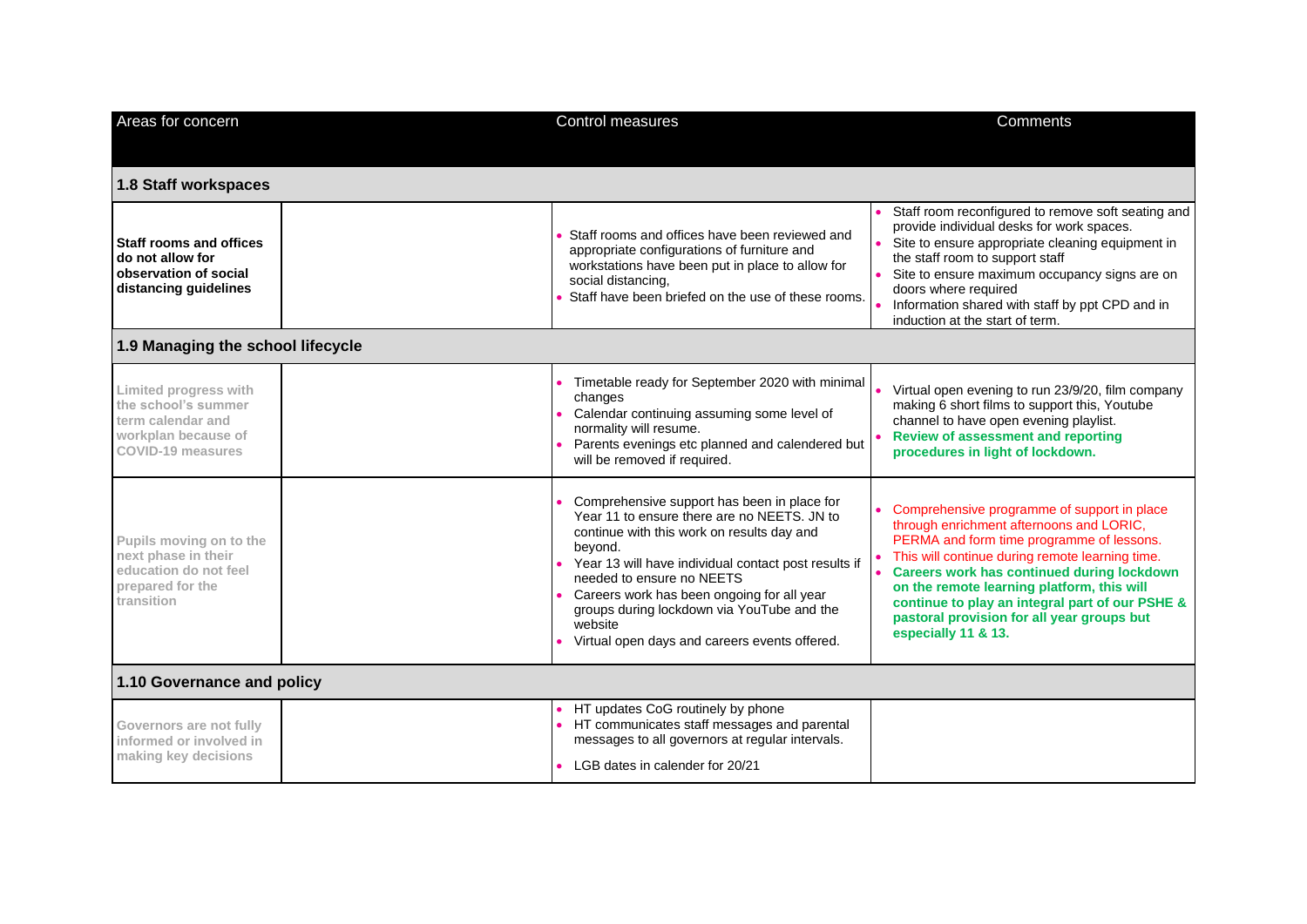| Areas for concern                                                                                                                                                                                               | <b>Control measures</b>                                                                                                                                                                                                                  | Comments                                                                                                                                                                                                                                                                                                                                                                                                                                                                                                                                                                                              |
|-----------------------------------------------------------------------------------------------------------------------------------------------------------------------------------------------------------------|------------------------------------------------------------------------------------------------------------------------------------------------------------------------------------------------------------------------------------------|-------------------------------------------------------------------------------------------------------------------------------------------------------------------------------------------------------------------------------------------------------------------------------------------------------------------------------------------------------------------------------------------------------------------------------------------------------------------------------------------------------------------------------------------------------------------------------------------------------|
|                                                                                                                                                                                                                 |                                                                                                                                                                                                                                          |                                                                                                                                                                                                                                                                                                                                                                                                                                                                                                                                                                                                       |
| 1.11 Policy review                                                                                                                                                                                              |                                                                                                                                                                                                                                          |                                                                                                                                                                                                                                                                                                                                                                                                                                                                                                                                                                                                       |
| <b>Existing policies on</b><br>safeguarding, health and<br>safety, fire evacuation,<br>medical, behaviour,<br>attendance and other<br>policies are no longer fit<br>for purpose in the<br>current circumstances | All relevant policies have been revised to take<br>account of government guidance on social<br>distancing and COVID-19 and its implications for<br>the school.<br>Staff, pupils, parents and governors have been<br>briefed accordingly. | ATLP central team updating policies. HT<br>communicating changes to staff as they happen.<br>Parents & students have been advised by text and<br>use of the website<br>• CP and TP reviewed all school policies and will be<br>available on U drive September 2020.<br>• ATLP amended policies available for all<br>stakeholders on the school website.                                                                                                                                                                                                                                               |
| 1.12 Communication strategy                                                                                                                                                                                     |                                                                                                                                                                                                                                          |                                                                                                                                                                                                                                                                                                                                                                                                                                                                                                                                                                                                       |
| Key stakeholders are not<br>fully informed about<br>changes to policies and<br>procedures due to<br>COVID-19, resulting in<br>risks to health                                                                   | Communications strategies for the following<br>groups are in place:<br>Staff<br>Pupils<br>Parents<br>Governors/Trustees<br>Local authority<br>Regional Schools Commissioner<br>Professional associations<br>Other partners               | HT sends regular attendance info to DfE<br>HT sends message to staff regularly via email<br>HT sends letter to parents via website weekly<br>YouTube channel established to increase<br>communication with students while in lockdown.<br>HT in regular contact with CoG<br>ATLP in touch with unions throughout process.<br>HT updates parents regularly via the school<br>website, YouTube channel, letters and texts.<br>• Letter to parent regarding mask wearing<br>20/10/21<br>W.e.f. 04/01/22 letter sent to parents regarding<br>new guidance on mask wearing in corridors<br>and classrooms. |
| 1.13 Staff induction and CPD                                                                                                                                                                                    |                                                                                                                                                                                                                                          |                                                                                                                                                                                                                                                                                                                                                                                                                                                                                                                                                                                                       |
| Staff are not trained in<br>new procedures, leading<br>to risks to health                                                                                                                                       | Induction and CPD programmes are in operation<br>for all staff, and include:<br>• Infection control<br>Fire safety and evacuation procedures<br>Constructive behaviour management<br>Safeguarding<br>Risk management                     | Staff training was provided via Teams w.b. 13 <sup>th</sup><br>July in advance of full opening.<br>Whole staff CPD 1/9/20<br>All ATLP updates are routinely sent to all staff<br>Office manager currently updating all ATLP and<br>JWS policies.<br>Regular updates via operational briefing on every<br>Monday.<br>LT will lead training for phased opening on<br>4/3/21 & 5/3/21<br>• HT led CPD on new procedures on 7/6/21                                                                                                                                                                        |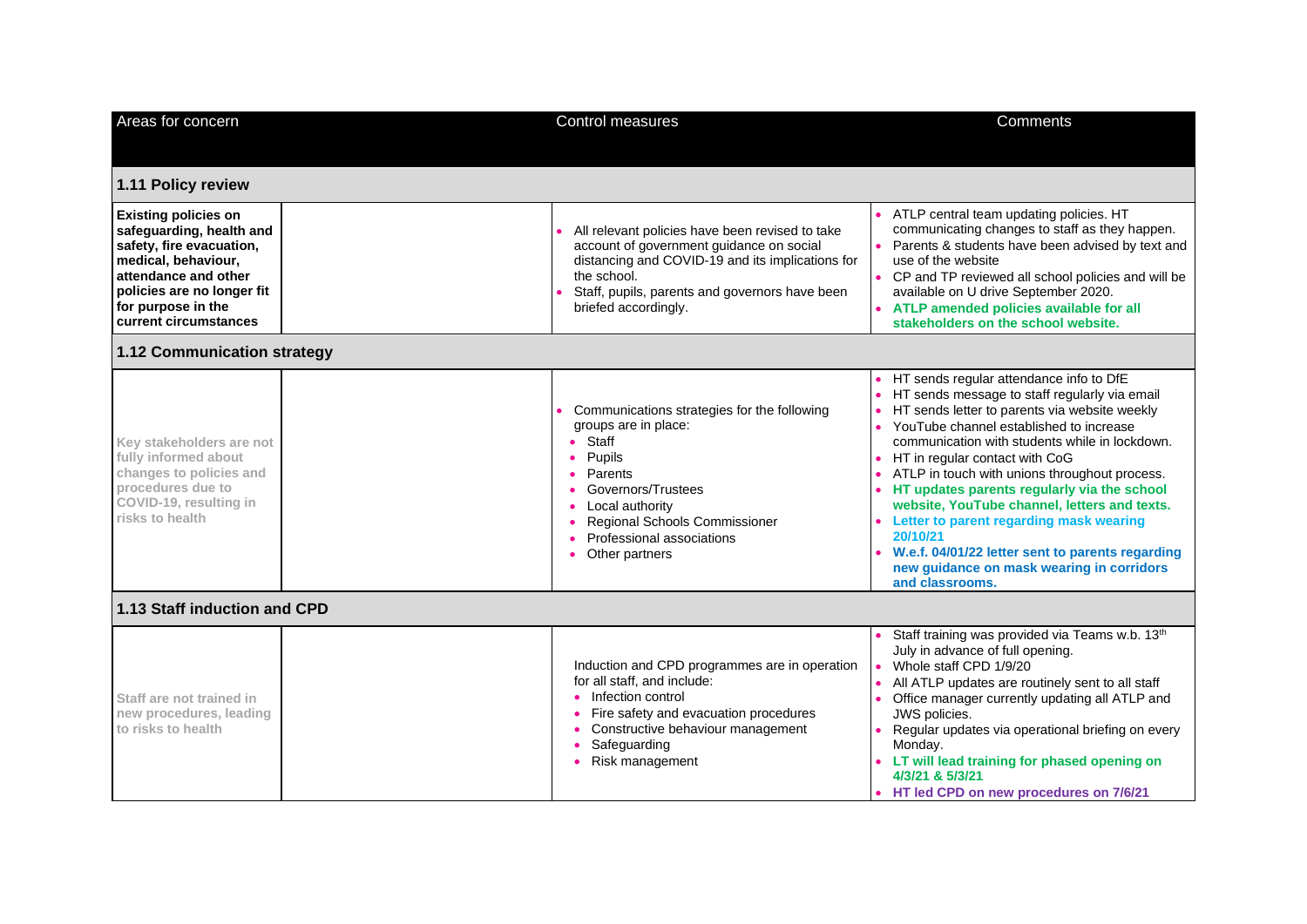| Areas for concern                                                                                                                                                                   | Control measures                                                                                                                                                                                                                                                                                                                                                                                                                                                                                   | <b>Comments</b>                                                                                                                                                                                                                                                                                                                                                                                                                                                                                                                                                                                                                           |
|-------------------------------------------------------------------------------------------------------------------------------------------------------------------------------------|----------------------------------------------------------------------------------------------------------------------------------------------------------------------------------------------------------------------------------------------------------------------------------------------------------------------------------------------------------------------------------------------------------------------------------------------------------------------------------------------------|-------------------------------------------------------------------------------------------------------------------------------------------------------------------------------------------------------------------------------------------------------------------------------------------------------------------------------------------------------------------------------------------------------------------------------------------------------------------------------------------------------------------------------------------------------------------------------------------------------------------------------------------|
|                                                                                                                                                                                     |                                                                                                                                                                                                                                                                                                                                                                                                                                                                                                    | • HT updated staff on operating procedures                                                                                                                                                                                                                                                                                                                                                                                                                                                                                                                                                                                                |
|                                                                                                                                                                                     |                                                                                                                                                                                                                                                                                                                                                                                                                                                                                                    | including new staff 2/9/21<br>W.e.f. HT updated staff on new guidance for<br>mask wearing and testing.                                                                                                                                                                                                                                                                                                                                                                                                                                                                                                                                    |
| New staff are not aware<br>of policies and<br>procedures prior to<br>starting at the school<br>when it reopens                                                                      | New staff induction programme took place 29 <sup>th</sup><br>June to include all September starters and<br>included all required policies.                                                                                                                                                                                                                                                                                                                                                         | Whole staff training on 1/9/20 included key policy<br>documents and safeguarding procedures such as<br>evacuation and fire drill as well as KCSIE<br>New staff inducted on arrival.                                                                                                                                                                                                                                                                                                                                                                                                                                                       |
| 1.14 Free school meals                                                                                                                                                              |                                                                                                                                                                                                                                                                                                                                                                                                                                                                                                    |                                                                                                                                                                                                                                                                                                                                                                                                                                                                                                                                                                                                                                           |
| Provision is in place for<br>all pupils who are eligible<br>for free school meals.                                                                                                  | Normal FSM funding will be in place for<br>September<br>Additional magic breakfast service will ensure all<br>students in school have a healthy breakfast<br>during P1.<br>Parents to collect food parcels from school as<br>there are 300 FSM students. Procedure ensures<br>no face to face contact between parent or any<br>member of staff as they are ready at a collection<br>point on set days.<br>Magic breakfast 2 week food parcels available to<br>all w.e.f. 18 <sup>th</sup> January. | JWS now registered to issue Trussell trust food<br>vouchers, support from local food banks ongoing<br>School registered with BBC children in need and<br>securing funding for uniforms and white goods and<br>furniture for families in need.<br>Chartwells providing food parcels for FSM<br>students for Spring 1. For parents to collect.<br>School sourcing hubs in the community to support<br>with the distribution of these parcels as some<br>families are unable to collect.<br>• Magic breakfast offer remains in place for all<br>students. Students self isolating will receive<br><b>FSM vouchers from Chartwells if FSM</b> |
| 1.15 Risk assessments                                                                                                                                                               |                                                                                                                                                                                                                                                                                                                                                                                                                                                                                                    |                                                                                                                                                                                                                                                                                                                                                                                                                                                                                                                                                                                                                                           |
| <b>Risks are not</b><br>comprehensively<br>assessed in every area of<br>the school in light of<br>COVID-19, leading to<br>breaches of social<br>distancing and hygiene<br>guidance. | Risk assessments are updated or undertaken<br>before the school reopens and mitigation<br>strategies are put in place and communicated to<br>staff covering:<br>• Different areas of the school<br>When pupils enter and leave school<br>During movement around school<br>During break and lunch times<br>Delivering aspects of the curriculum, especially<br>for practical subjects and where shared<br>equipment is used                                                                         | To be reviewed regularly in line with updated<br>quidance.<br>• HT walks the site several times a week and liaises<br>with site staff to ensure any work is done quickly<br>LT review daily issues and make amendments<br>LT review weekly and advise staff of amendments<br>via Monday operational briefings.<br>HoF Tech & Science aware of CLEAPPS guidance<br>and ensure their specialist areas are compliant<br>with updated guidance.                                                                                                                                                                                               |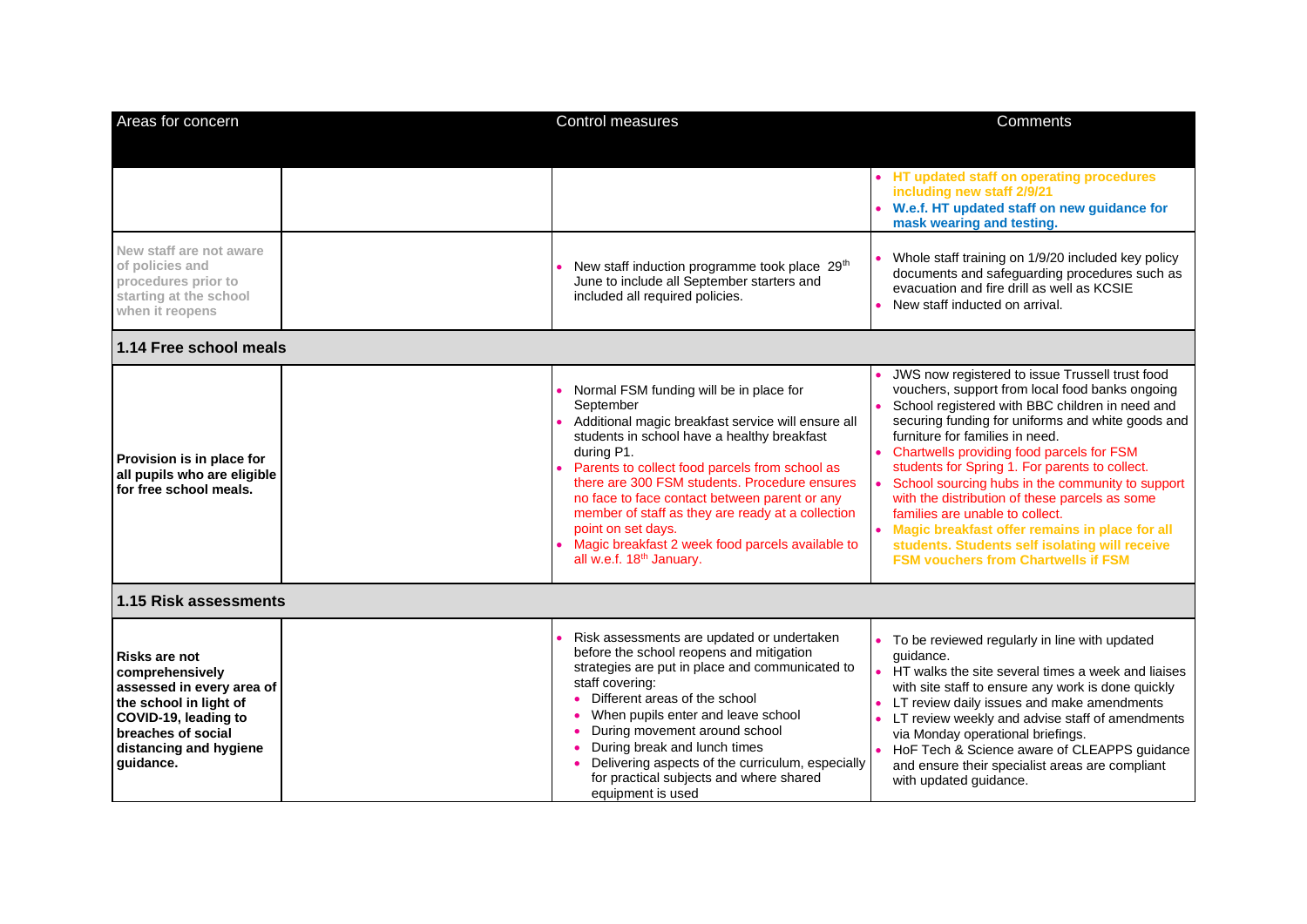| Areas for concern                                                                                                                                                                | <b>Control measures</b>                                                                                                                                                                                                                                                                                                                                    | Comments                                                                                                                                                                                                                                                                                                                                                                                                                                                                  |
|----------------------------------------------------------------------------------------------------------------------------------------------------------------------------------|------------------------------------------------------------------------------------------------------------------------------------------------------------------------------------------------------------------------------------------------------------------------------------------------------------------------------------------------------------|---------------------------------------------------------------------------------------------------------------------------------------------------------------------------------------------------------------------------------------------------------------------------------------------------------------------------------------------------------------------------------------------------------------------------------------------------------------------------|
|                                                                                                                                                                                  |                                                                                                                                                                                                                                                                                                                                                            | • HoF Tech, Sci, PE reminded to review<br>provision and RA in their subjects before<br>return to school w.b. 8/3/21<br>RA reviewed for Food technology approved by<br>ATLP and practical lessons have begun in a<br>covid safe manner.<br>RA reviewed w.e.f.1/9/21.<br>RA reviewed 20/10/21 and masks reintroduced<br>based on a very slight increase in case<br>numbers.                                                                                                 |
| 1.16 School transport                                                                                                                                                            |                                                                                                                                                                                                                                                                                                                                                            |                                                                                                                                                                                                                                                                                                                                                                                                                                                                           |
| Changes to bus<br>schedules as a result of<br>COVID-19 adversely<br>affect pupils' attendance<br>and punctuality and do<br>not align with staggered<br>start and departure times | HT in regular contact with bus company.<br>Policy amended to remove members of the<br>public from buses so no longer need to<br>socially distance on buses as per<br>government guidance on school transport<br>Additional bus added at the request of the<br>HT to prevent overcrowding of buses.                                                         | LT on bus duty ensure face mask compliance<br>Transport police supported at start of term<br>All buses resume 8/3/21<br>• W.e.f.1/9/21 normal service continues.<br>• W.e.f.20/10/21 masks again encouraged on<br>school buses and provided at the bus queues.                                                                                                                                                                                                            |
|                                                                                                                                                                                  | 2. Investing in safety equipment and health and safety arrangements to limit the spread of COVID-19                                                                                                                                                                                                                                                        |                                                                                                                                                                                                                                                                                                                                                                                                                                                                           |
| 2.1 Cleaning                                                                                                                                                                     |                                                                                                                                                                                                                                                                                                                                                            |                                                                                                                                                                                                                                                                                                                                                                                                                                                                           |
| <b>Cleaning capacity is</b><br>reduced so that an initial<br>deep-clean and ongoing<br>cleaning of surfaces are<br>not undertaken to the<br>standards required                   | A return-to-work plan for cleaning staff (including<br>any deep cleans) is agreed with contracting<br>agencies and in house cleaning staff prior to<br>opening.<br>An enhanced cleaning plan is agreed and<br>implemented which minimises the spread of<br>infection.<br>Working hours for cleaning staff are reallocated<br>and/or increased if required. | ATLP estates & Ops lead on this with site team<br>Site team required to clean dinner hall between<br>sittings and PE toilets between sittings<br>Bins with lids required at all entrances and in all<br>classrooms.<br>Additional cleaner secured during the day to clean<br>toilets in between lunch sittings and touch points<br>and toilets throughout the day. This will continue<br>during Spring 1. This will continue spring 2. This<br>will continue in Summer 2. |
| 2.2 Hygiene and handwashing                                                                                                                                                      |                                                                                                                                                                                                                                                                                                                                                            |                                                                                                                                                                                                                                                                                                                                                                                                                                                                           |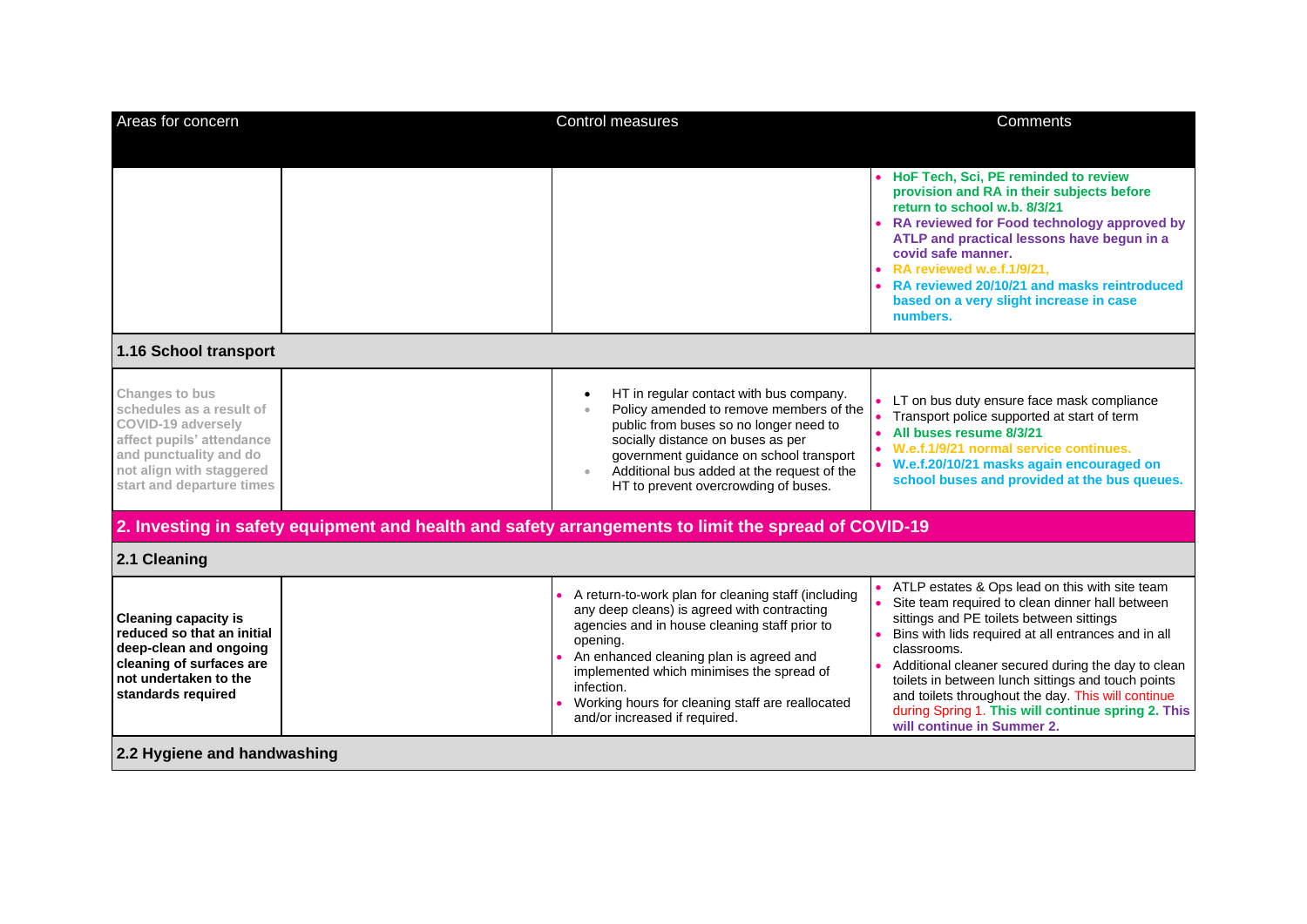| Areas for concern                                                                                                                          |  | Control measures                                                                                                                                                                                                                                                                     | <b>Comments</b>                                                                                                                                                                                                                                                                                                                                                         |  |
|--------------------------------------------------------------------------------------------------------------------------------------------|--|--------------------------------------------------------------------------------------------------------------------------------------------------------------------------------------------------------------------------------------------------------------------------------------|-------------------------------------------------------------------------------------------------------------------------------------------------------------------------------------------------------------------------------------------------------------------------------------------------------------------------------------------------------------------------|--|
|                                                                                                                                            |  |                                                                                                                                                                                                                                                                                      |                                                                                                                                                                                                                                                                                                                                                                         |  |
| Inadequate supplies of<br>soap and hand sanitiser<br>mean that pupils and<br>staff do not wash their<br>hands with sufficient<br>frequency |  | Sanitiser in place in every classroom and office<br>and dinner hall and toilets<br>Paper hand towels in all toilets<br>Bins with lids at all entrances and in all<br>classrooms<br>Students reminded routinely to wash hands at<br>regular intervals including on arrival in school. | Site to ensure all requirements are in place and<br>routinely replaced.<br>Posters supporting hand washing and catch it, bin<br>it, kill it around school, staff remind students<br>frequently about hygiene.                                                                                                                                                           |  |
| Pupils forget to wash<br>their hands regularly and<br>frequently                                                                           |  | Staff training includes the need to remind pupils<br>of the need to wash their hands regularly and<br>frequently.<br>Posters and electronic messaging boards<br>reinforce the need to wash hands regularly and<br>frequently.                                                        | Start of every session will include rules and advice<br>re hygiene and social distancing.<br>Posters everywhere to support.<br>Reminders issued at start of spring 2 to all<br><b>students</b><br>Reinders issued to all students at start of term<br>7/6/21 during form time.<br>Reminders issued to all students at start of<br>term and prompted throughout the day. |  |
| 2.3 Clothing/fabric                                                                                                                        |  |                                                                                                                                                                                                                                                                                      |                                                                                                                                                                                                                                                                                                                                                                         |  |
| Not wearing clean<br>clothes each day may<br>increase the risk of the<br>virus spreading                                                   |  | Students to wear uniform and staff to be in<br>business dress<br>• Letters to parents make this clear July 2020                                                                                                                                                                      | Uniform to be worn<br>Info shared with parents in letter in advance of<br>return<br>Parents reminded in letter 3/3/21                                                                                                                                                                                                                                                   |  |
| The use of fabric items of<br>furniture may increase<br>the risk of the virus<br>spreading                                                 |  | Fabric chairs should be out of use and cordoned<br>off.                                                                                                                                                                                                                              | Staff room soft chairs cordoned off by site to avoid<br>use. Hard surface tables and chairs to replace and<br>cleaning products available.<br>Chairs in sixth form are used within their bubble<br>only.<br>Office chairs to be single person use and wipes<br>available to clean.<br><b>Fabric chairs returned to use</b>                                              |  |
| 2.4 Testing and managing symptoms                                                                                                          |  |                                                                                                                                                                                                                                                                                      |                                                                                                                                                                                                                                                                                                                                                                         |  |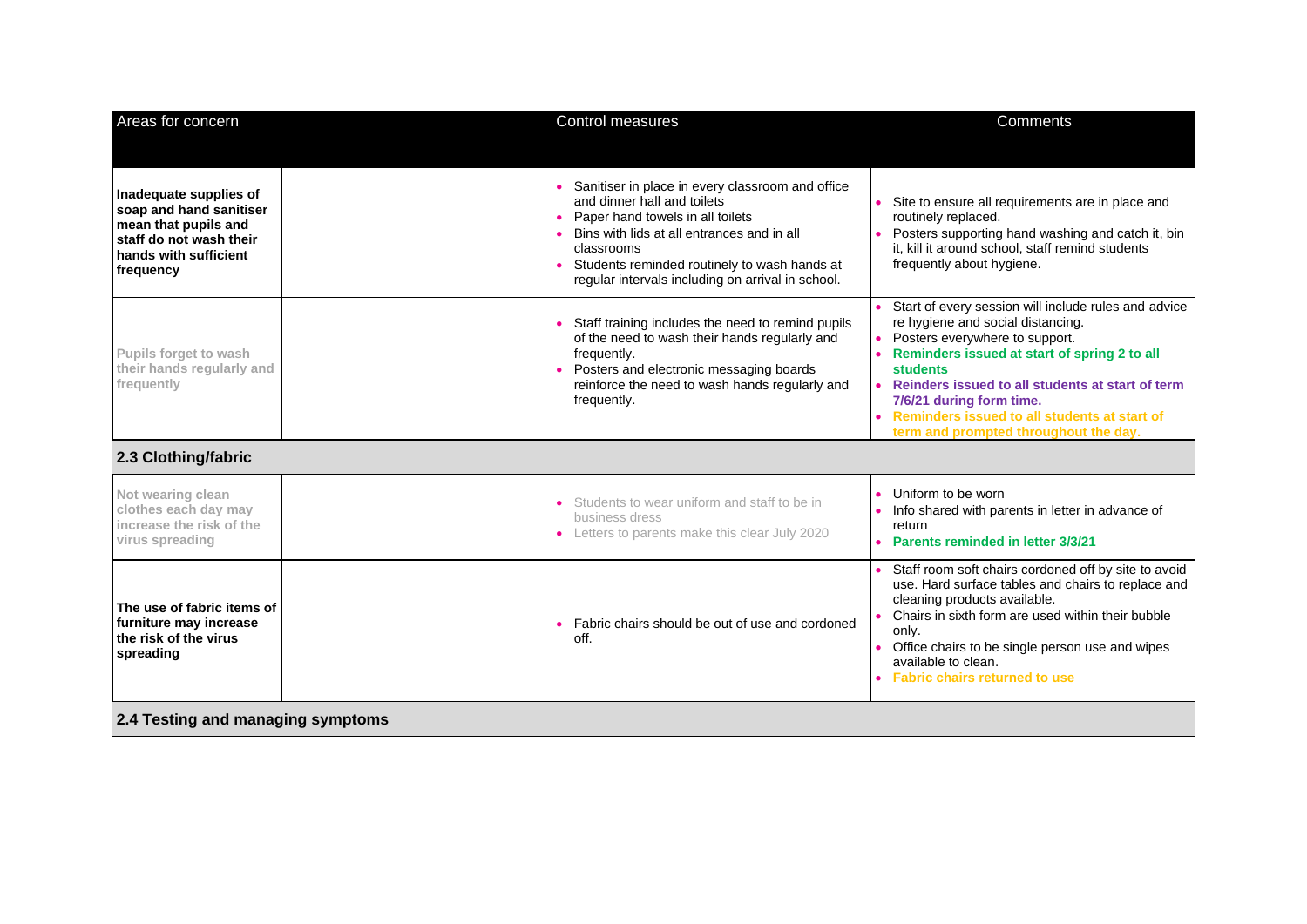| Areas for concern                                                                                                        | Control measures                                                                                                                                                                                                                                                                                                                                                                                                                                                                                                                                                                                                                                                                                                                                                                                                                                                                                                                                                               | Comments                                                                                                                                                                                                                                                                                                                                                                                                                                                                                                                                                                                                                                     |
|--------------------------------------------------------------------------------------------------------------------------|--------------------------------------------------------------------------------------------------------------------------------------------------------------------------------------------------------------------------------------------------------------------------------------------------------------------------------------------------------------------------------------------------------------------------------------------------------------------------------------------------------------------------------------------------------------------------------------------------------------------------------------------------------------------------------------------------------------------------------------------------------------------------------------------------------------------------------------------------------------------------------------------------------------------------------------------------------------------------------|----------------------------------------------------------------------------------------------------------------------------------------------------------------------------------------------------------------------------------------------------------------------------------------------------------------------------------------------------------------------------------------------------------------------------------------------------------------------------------------------------------------------------------------------------------------------------------------------------------------------------------------------|
| <b>Testing is not used</b><br>effectively to help<br>manage staffing levels<br>and support staff<br>wellbeing            | HR advice poster to be copied and circulated to<br>advise staff of test and trace procedure<br>HR to ensure staff who are absent are accessing<br>the test facility                                                                                                                                                                                                                                                                                                                                                                                                                                                                                                                                                                                                                                                                                                                                                                                                            | Emailed to all staff<br>Testing kits in school used to support staff testing<br>if required<br>• Government testing programme guidance being<br>reviewed by ATLP Executive team.<br>• Testing sit established in line with all<br>guidelines, QA in place and CPD completed.<br>Letter to parents reminding them of<br>procedures and access to tests 7/6/21<br>2 x Lateral flow tests offered to all students at<br>start of term. All staff can still access LF tests<br>through school office.<br>• W.e.f. 04/01/22 staff provided with inforamtion<br>about testing - the changes in guidance for<br>isolation and testing on day 6 & 7. |
| Infection transmission<br>within school due to<br>staff/pupils (or members<br>of their household)<br>displaying symptoms | Robust collection and monitoring of absence<br>data, including tracking return to school dates, is<br>in place.<br>Procedures are in place to deal with any pupil or<br>staff displaying symptoms at school. Posters<br>displayed around school and line managers<br>aware. This includes the use of testing for both<br>staff and pupils and appropriate action, in line<br>with government guidance, should the tests prove<br>positive or negative.<br>Pupils, parents and staff are informed by letter<br>July 2020 & September 2020 of what steps to<br>take if they, or any member of their household,<br>displays symptoms. This includes an<br>understanding of the definitions and mitigating<br>actions to take in relation to the terms clinically<br>vulnerable and clinically extremely vulnerable<br>should these apply. Info on school website<br>also.<br>A record of any COVID-19 symptoms in staff or<br>pupils is reported to the trust or local authority. | Letters in place on website and parents reminded<br>routinely                                                                                                                                                                                                                                                                                                                                                                                                                                                                                                                                                                                |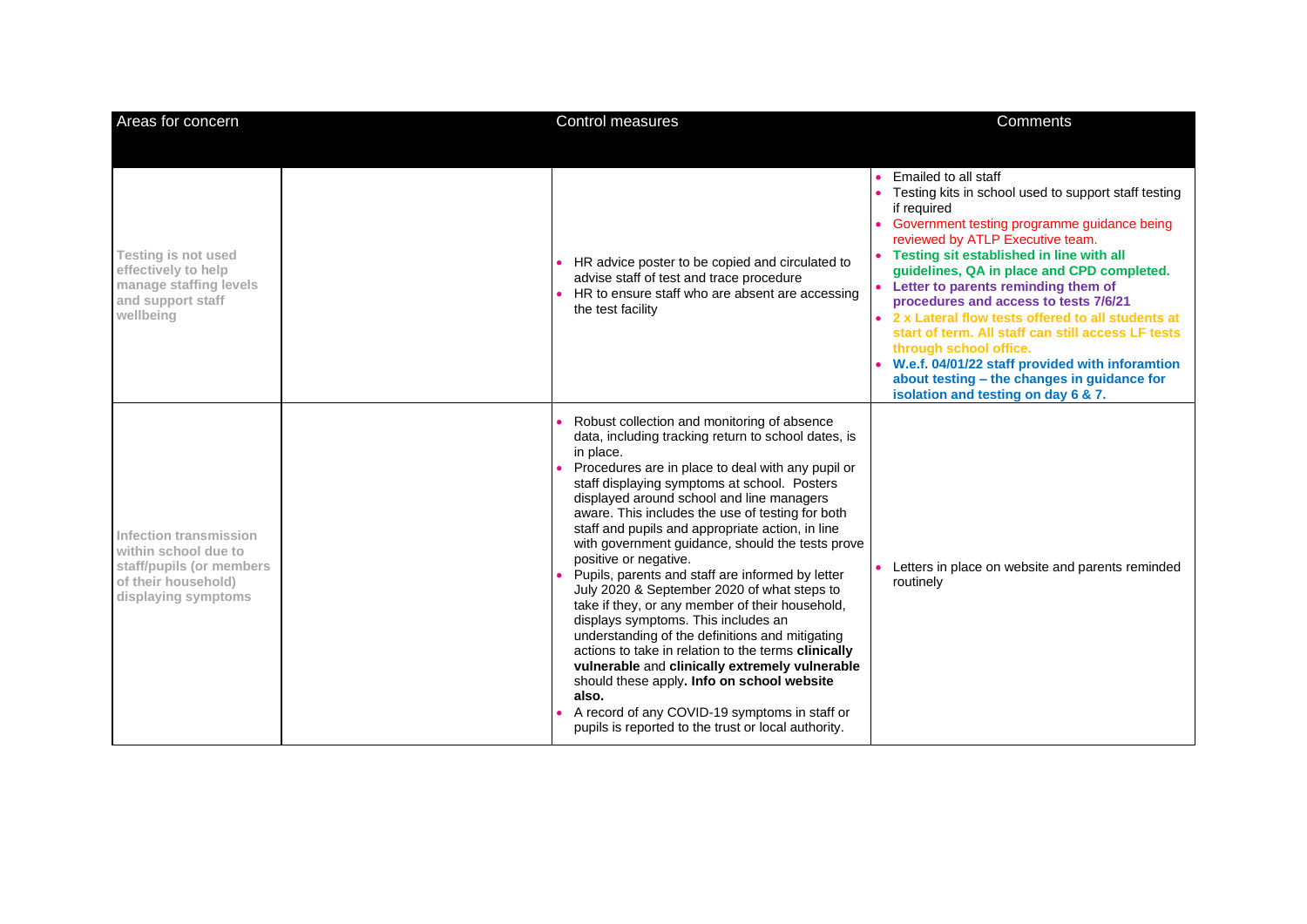| Areas for concern                                                                                                                                                          | Control measures                                                                                                                                                                                                                                                                                                                                                                                                                                            | Comments                                                                                                                                                                                                                                                             |
|----------------------------------------------------------------------------------------------------------------------------------------------------------------------------|-------------------------------------------------------------------------------------------------------------------------------------------------------------------------------------------------------------------------------------------------------------------------------------------------------------------------------------------------------------------------------------------------------------------------------------------------------------|----------------------------------------------------------------------------------------------------------------------------------------------------------------------------------------------------------------------------------------------------------------------|
|                                                                                                                                                                            |                                                                                                                                                                                                                                                                                                                                                                                                                                                             |                                                                                                                                                                                                                                                                      |
| Staff, pupils and parents<br>are not aware of the<br>school's procedures<br>(including on self-<br>isolation and testing)<br>should anyone display<br>symptoms of COVID-19 | Staff, pupils and parents have received clear<br>communications informing them of current<br>government guidance on the actions to take<br>should anyone display symptoms of COVID-19<br>and how this will be implemented in the school.<br>This guidance was explained to staff and pupils<br>as part of the induction process in July and<br>September 2020<br>Any updates or changes to this guidance will be<br>shared as it becomes available from HR. | Flow chart available with advice<br>Reminders issued 3/3/21 to staff and parents<br>Reminders issued to parents w.b. 7/6/21<br>Reminders issued to parents w.b.6/9/21<br>Reminder to parents w.b. 04/01/22                                                           |
| Staff, pupils and parents<br>are not aware of the<br>school's procedures<br>should there be a<br>confirmed case of<br>COVID-19 in the school                               | Staff, pupils and parents have received clear<br>communications informing them of current<br>government guidance on confirmed cases of<br>COVID-19 and how this will be implemented in<br>the school. July and September 2020<br>This guidance has been explained to staff and<br>pupils as part of the induction process in July &<br>September 2020                                                                                                       | Flow chart available with advice.<br>Reminders issued 3/3/21 to staff and parents<br>Reminders issued to parents w.b. 7/6/21<br><b>Reminders issued to parents October 21 and</b><br>available on website all the time<br>Reminder to paretns in letter wb. 04/01/22 |
| 2.5 First Aid/Designated Safeguarding Leads                                                                                                                                |                                                                                                                                                                                                                                                                                                                                                                                                                                                             |                                                                                                                                                                                                                                                                      |
| The lack of availability of<br>designated First Aiders<br>and Designated<br><b>Safeguarding Leads puts</b><br>children's safety at risk                                    | Refresher training is completed July 2020 for 20<br>staff for first aid<br>DSLtraining has taken place and JWS has 13<br>DSL trained staff.                                                                                                                                                                                                                                                                                                                 | Comprehensive coverage for increased need.<br>• First Aider & DSL on site during Spring 1 and KWV<br>student provision                                                                                                                                               |
| 2.6 Medical rooms                                                                                                                                                          |                                                                                                                                                                                                                                                                                                                                                                                                                                                             |                                                                                                                                                                                                                                                                      |
| Medical rooms are not<br>adequately equipped or<br>configured to maintain<br>infection control                                                                             | Medical room has a 2 person maximum<br>occupancy<br>The library is available for any suspected COVID-<br>19 cases. PPE is available for first aiders if<br>contact with a COVID-19 suspect is required<br>Parents to collect students immediately and get<br>tested.                                                                                                                                                                                        |                                                                                                                                                                                                                                                                      |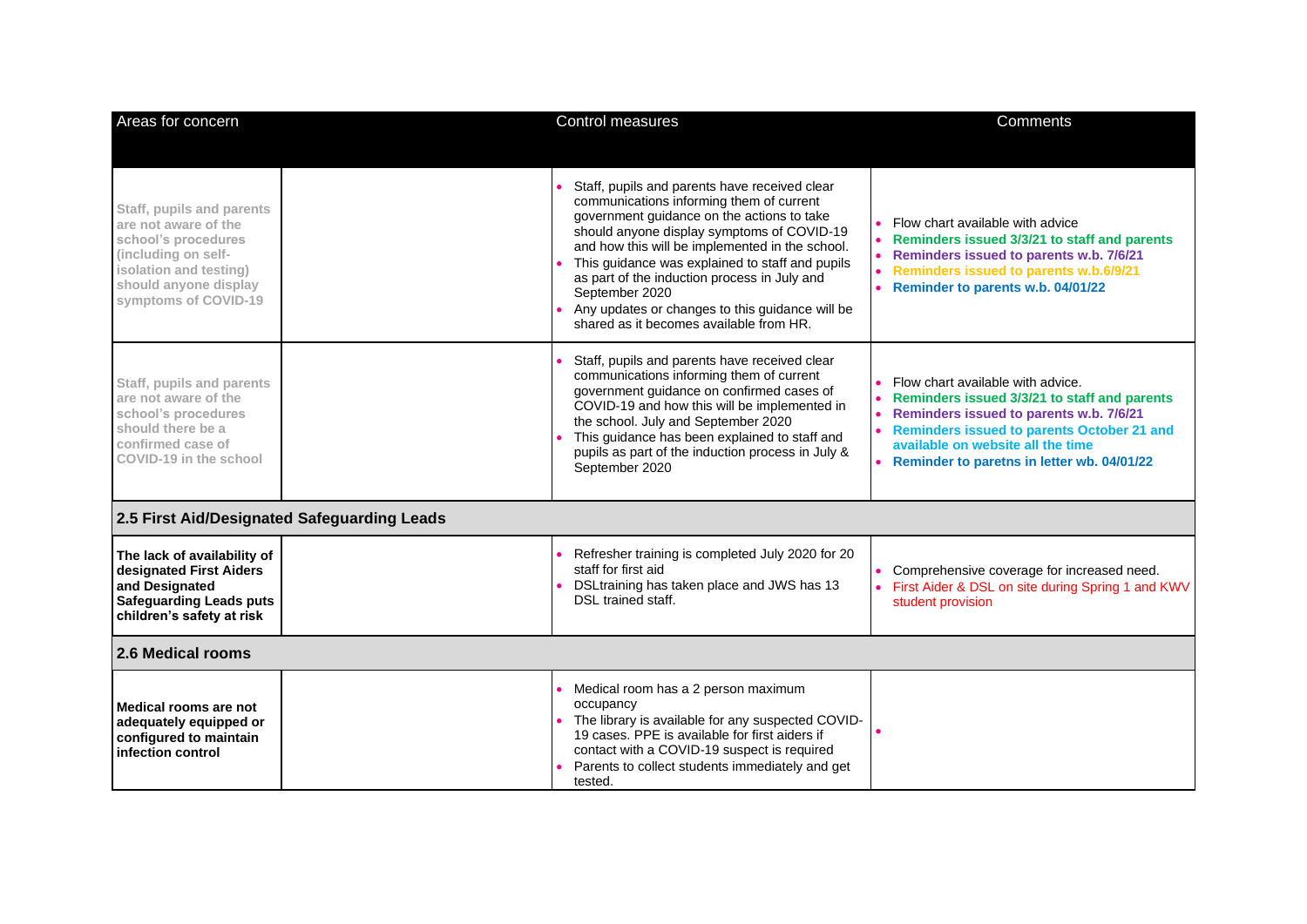| Areas for concern                                                                                                           |                                          | Control measures                                                                                                                                                                                                                                                                                                                                                                                                                                                                                                       | Comments                                                                                                                                                                                                           |
|-----------------------------------------------------------------------------------------------------------------------------|------------------------------------------|------------------------------------------------------------------------------------------------------------------------------------------------------------------------------------------------------------------------------------------------------------------------------------------------------------------------------------------------------------------------------------------------------------------------------------------------------------------------------------------------------------------------|--------------------------------------------------------------------------------------------------------------------------------------------------------------------------------------------------------------------|
|                                                                                                                             |                                          | Site staff will be requested to clean the library and<br>relevant toilet once the student has left.                                                                                                                                                                                                                                                                                                                                                                                                                    |                                                                                                                                                                                                                    |
| 2.7 Communication with parents                                                                                              |                                          |                                                                                                                                                                                                                                                                                                                                                                                                                                                                                                                        |                                                                                                                                                                                                                    |
| Parents and carers are<br>not fully informed of the<br>health and safety<br>requirements for the<br>reopening of the school |                                          | School website is regularly updated with key<br>information<br>Regular letters and texts sent to parents<br>Reopening letter sent July & August 2020                                                                                                                                                                                                                                                                                                                                                                   | Website and regular letters already in place<br>Reminders issued 3/3/21 to staff and parents in<br>letter                                                                                                          |
| Parents and carers may<br>not fully understand their<br>responsibilities should a<br>child show symptoms of<br>COVID-19     |                                          | Key messages in line with government guidance<br>are reinforced on a weekly basis via email, text<br>and the school's website.                                                                                                                                                                                                                                                                                                                                                                                         | Website and regular letters already in place<br>Reminders issued 3/3/21 to staff and parents in<br>letter<br>Reminders issued to staff and parents w.b.<br>7/6/21<br>Reminders issued to parents at start of term. |
| 2.8 Personal Protective Equipment (PPE)                                                                                     |                                          |                                                                                                                                                                                                                                                                                                                                                                                                                                                                                                                        |                                                                                                                                                                                                                    |
| <b>Provision of PPE for staff</b><br>where required is not in<br>line with government<br>quidelines                         |                                          | Government guidance on wearing PPE is<br>understood, communicated and sufficient PPE<br>has been procured.<br>Those staff required to wear PPE (e.g. intimate<br>care, cleaning areas where COVID-19 symptoms<br>have been present) have received instruction<br>posters on how to put on and how to remove PPE<br>carefully to reduce contamination and also how to<br>dispose of them safely. Posters displayed in<br>library and medical.<br>Staff are reminded that PPE is not substitute for<br>good handwashing. | ATLP face mask policy circulated<br>Students wear masks in public areas such as<br>corridors and at break and lunch.                                                                                               |
|                                                                                                                             | 3. Maximising social distancing measures |                                                                                                                                                                                                                                                                                                                                                                                                                                                                                                                        |                                                                                                                                                                                                                    |
| 3.1 Pupil behaviour                                                                                                         |                                          |                                                                                                                                                                                                                                                                                                                                                                                                                                                                                                                        |                                                                                                                                                                                                                    |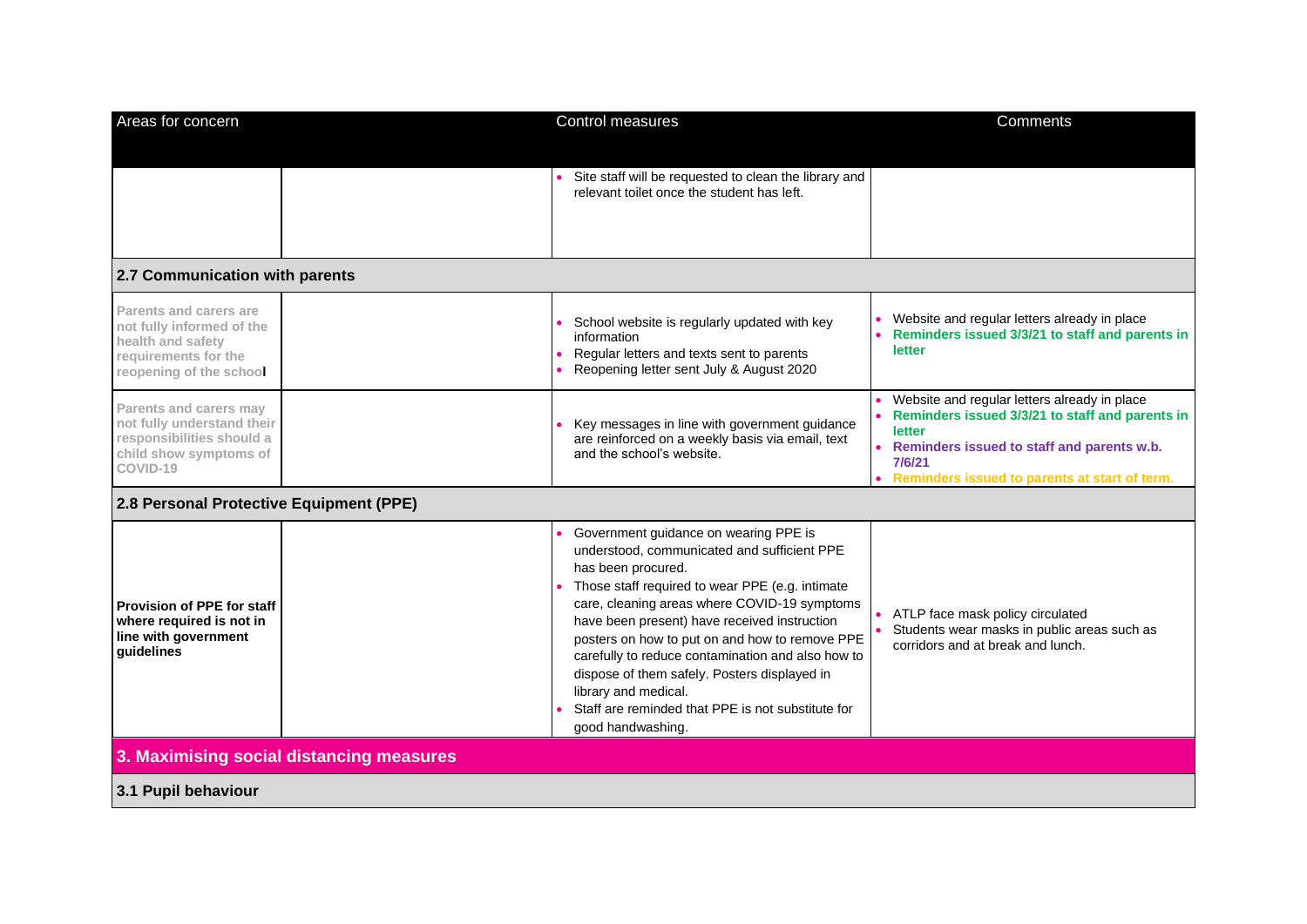| Areas for concern                                                                                                                       |  | Control measures                                                                                                                                                                                                                                                                                                                                                                                                                                                                                                                                                                                                                                                                                                                                                                                                                                                                                                           | <b>Comments</b>                                                                                                               |
|-----------------------------------------------------------------------------------------------------------------------------------------|--|----------------------------------------------------------------------------------------------------------------------------------------------------------------------------------------------------------------------------------------------------------------------------------------------------------------------------------------------------------------------------------------------------------------------------------------------------------------------------------------------------------------------------------------------------------------------------------------------------------------------------------------------------------------------------------------------------------------------------------------------------------------------------------------------------------------------------------------------------------------------------------------------------------------------------|-------------------------------------------------------------------------------------------------------------------------------|
| Pupils' behaviour on<br>return to school does not<br>comply with social<br>distancing guidance                                          |  | Clear messaging to pupils on the importance and<br>reasons for social distancing will be included in<br>their induction assembly, as well as throughout<br>the school day by staff and through posters,<br>electronic boards, and floor markings.<br>Staff model social distancing consistently.<br>Large gatherings are avoided.<br>Break times and lunch times are structured to<br>support social distancing and are closely<br>supervised. See revised timetable.<br>The school's behaviour policy has been revised to<br>include compliance with social distancing and this<br>has been communicated to staff, pupils and<br>parents and was resent September 2020.<br>Senior leaders monitor areas where there are<br>breaches of social distancing measures and<br>arrangements are reviewed.<br>Messages to parents reinforce the importance of<br>social distancing. Will continue throughout the<br>autumn term. | Communicated to parents in a letter.<br>Reminders issued to students by HT in<br>assemblies w.b. 7/6/21                       |
| 3.2 Classrooms and teaching spaces                                                                                                      |  |                                                                                                                                                                                                                                                                                                                                                                                                                                                                                                                                                                                                                                                                                                                                                                                                                                                                                                                            |                                                                                                                               |
| The size and<br>configuration of<br>classrooms and teaching<br>spaces does not support<br>compliance with social<br>distancing measures |  | Space planning completed, with each classroom<br>and teaching space compliant with social<br>distancing measures and in line with government<br>quidance<br>Arrangements are reviewed regularly.                                                                                                                                                                                                                                                                                                                                                                                                                                                                                                                                                                                                                                                                                                                           | See detailed plans and CPD document re return in<br>September 2020<br>Site to complete and manage as previously<br>mentioned. |
| 3.3 Movement in corridors                                                                                                               |  |                                                                                                                                                                                                                                                                                                                                                                                                                                                                                                                                                                                                                                                                                                                                                                                                                                                                                                                            |                                                                                                                               |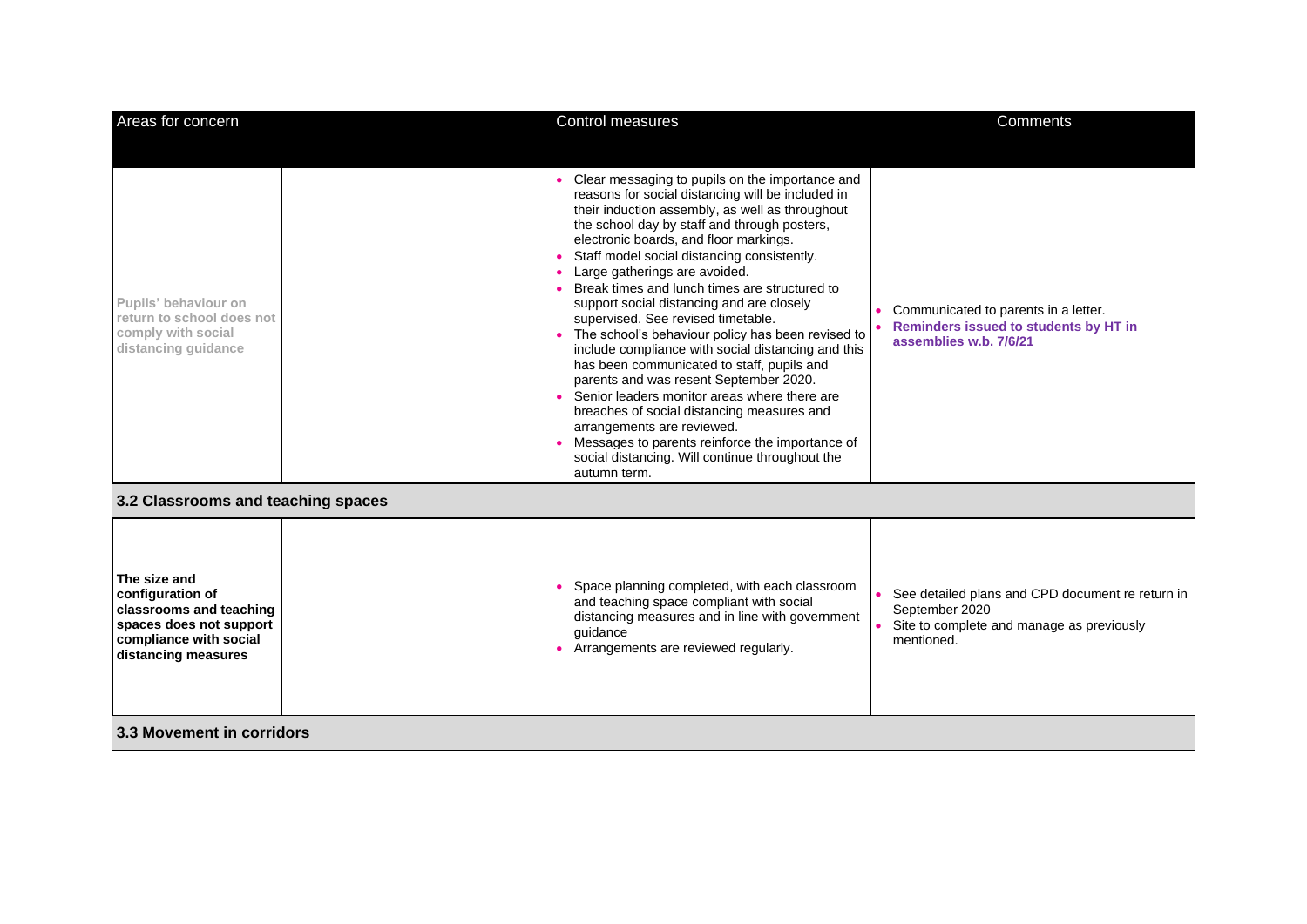| Areas for concern                                                                  | <b>Control measures</b>                                                                                                                                                                                                                                                                                                                                                                                                                                                       | <b>Comments</b>                                                                                                                                                                                                                                                                                                                                                                                                                                                                                                                                                                                                                                                                                                                                                                                                                                                                       |
|------------------------------------------------------------------------------------|-------------------------------------------------------------------------------------------------------------------------------------------------------------------------------------------------------------------------------------------------------------------------------------------------------------------------------------------------------------------------------------------------------------------------------------------------------------------------------|---------------------------------------------------------------------------------------------------------------------------------------------------------------------------------------------------------------------------------------------------------------------------------------------------------------------------------------------------------------------------------------------------------------------------------------------------------------------------------------------------------------------------------------------------------------------------------------------------------------------------------------------------------------------------------------------------------------------------------------------------------------------------------------------------------------------------------------------------------------------------------------|
| Social distancing<br>guidance is breached<br>when pupils circulate in<br>corridors | Circulation plans have been reviewed and<br>amended a one way system is in place where<br>possible.<br>Circulation routes are clearly marked with<br>appropriate signage.<br>Any pinch points/bottle necks will be staffed by LT<br>& HoY.<br>The movement of pupils around school is<br>minimised as much as possible.<br>Pupils are briefed regularly regarding observing<br>social distancing guidance whilst circulating.<br>Appropriate supervision levels are in place. | All reasonable attempts have been made to<br>minimise contact between bubbles but some<br>specialist classrooms will be required.<br>Posters throughout school remind students and<br>staff of expectations                                                                                                                                                                                                                                                                                                                                                                                                                                                                                                                                                                                                                                                                           |
| 3.4 Break times                                                                    |                                                                                                                                                                                                                                                                                                                                                                                                                                                                               |                                                                                                                                                                                                                                                                                                                                                                                                                                                                                                                                                                                                                                                                                                                                                                                                                                                                                       |
| Pupils may not observe<br>social distancing at<br>break times                      | Break times are staggered and in bubbles<br>Playground and dinner hall to be used at break<br>and lunch.                                                                                                                                                                                                                                                                                                                                                                      | Admin & support staff may be asked to support<br>with break and lunch supervision commensurate<br>with their grade.<br>During Spring 1 the break time is not staggered<br>but the limited amount of students attending allows<br>for allocated safe spaces for each year group at<br>break.<br>During Spring 2 school returns to staggered<br>break and lunches as well as entrance and exit<br>to school building<br>• W.e.f. 14 <sup>th</sup> June Years 7 & 8 will have a joint<br>socially distanced break with separate areas of<br>the playground allocated to them and Years 9<br>& 10 will do the same for their break time.<br>W.e.f. 1/9/21 years 7,8 & 11 have break and<br>lunch together and years 9, 10 12, 13 have<br>break and lunch together.<br>W.e.f. 30/11/21 school returns to one lunch<br>time with staggered entry of year groups and<br>additional staffing. |
| 3.5 Lunch times                                                                    |                                                                                                                                                                                                                                                                                                                                                                                                                                                                               |                                                                                                                                                                                                                                                                                                                                                                                                                                                                                                                                                                                                                                                                                                                                                                                                                                                                                       |
| Pupils may not observe<br>social distancing at<br>lunch times                      | Lunch time is staggered and taken in year group<br>bubbles. Pupils wash their hands before and after<br>eating.                                                                                                                                                                                                                                                                                                                                                               | During Spring 1 the lunch time is not staggered but<br>the limited amount of students attending allows for<br>allocated safe spaces for each year group at<br>break.                                                                                                                                                                                                                                                                                                                                                                                                                                                                                                                                                                                                                                                                                                                  |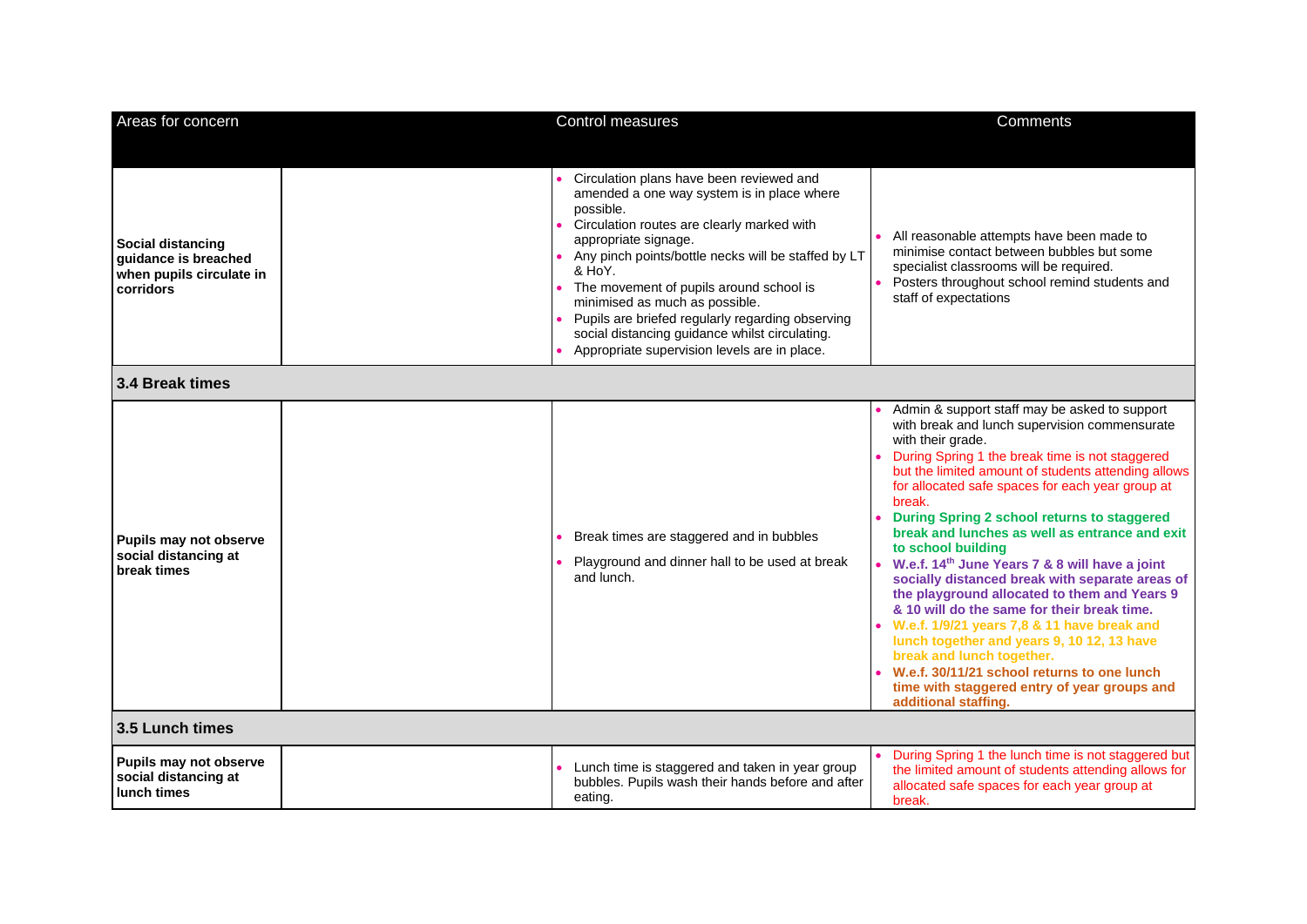| Areas for concern                                                                                | Control measures                                                                                                                                                                                                                                                                                                                                                                                                                                                                                                                                           | Comments                                                                                                                                                                                                                                                                                                                                                                                                                                                                                                                                                                                                                          |
|--------------------------------------------------------------------------------------------------|------------------------------------------------------------------------------------------------------------------------------------------------------------------------------------------------------------------------------------------------------------------------------------------------------------------------------------------------------------------------------------------------------------------------------------------------------------------------------------------------------------------------------------------------------------|-----------------------------------------------------------------------------------------------------------------------------------------------------------------------------------------------------------------------------------------------------------------------------------------------------------------------------------------------------------------------------------------------------------------------------------------------------------------------------------------------------------------------------------------------------------------------------------------------------------------------------------|
|                                                                                                  |                                                                                                                                                                                                                                                                                                                                                                                                                                                                                                                                                            |                                                                                                                                                                                                                                                                                                                                                                                                                                                                                                                                                                                                                                   |
|                                                                                                  | Guidance has been issued to parents and pupils<br>about lunch arrangements<br>Eating areas are cleaned after lunch.                                                                                                                                                                                                                                                                                                                                                                                                                                        | During Spring 2 school returns to staggered<br>break and lunches as well as entrance and exit<br>to school building<br>W.e.f. 14 <sup>th</sup> June Years 7 & 8 will have a joint<br>socially distanced lunch and Years 9 & 10 the<br>same. There will be separate tables in the<br>dinner hall which will be cleaned between<br>sittings, they will queue and eat separately.<br>W.e.f. 1/9/21 years 7,8 & 11 have break and<br>lunch together and years 9, 10 12, 13 have<br>break and lunch together.<br>• W.e.f. 30/11/21 school returns to one lunch<br>time with staggered entry of year groups and<br>additional staffing. |
| 3.6 Toilets                                                                                      |                                                                                                                                                                                                                                                                                                                                                                                                                                                                                                                                                            |                                                                                                                                                                                                                                                                                                                                                                                                                                                                                                                                                                                                                                   |
| Queues for toilets and<br>handwashing risk non-<br>compliance with social<br>distancing measures | Toilets have been allocated to bubbles. Pupils are<br>encouraged to access the toilet during<br>class/throughout the day to help avoid queues.<br>KWV students have 2 sets of toilets available,<br>limited numbers removes the concern re queuing.<br>The toilets are cleaned frequently by an additional .<br>cleaner.<br>Monitoring ensures a constant supply of soap and<br>paper towels.<br>Bins are emptied regularly throughout the day.<br>Pupils are reminded regularly on how to wash<br>hands and young children are supervised in doing<br>SO. | Site to empty bins regularly<br>Additional cleaner employed to cover the extra<br>cleaning of toilets, this will continue during Spring<br>1. This will continue during spring 2.<br>W.e.f. 14/6/21 year 7 toilets remain in maths,<br>years 8, 9 & 10 will use T junction toilets. PE<br>toilets to be used at breaks and lunches as these<br>are cleaned after every sitting.<br>• W.e.f. 1/9/21 all toilets remain open increasing<br>the amount available to students to reduce any<br>queues.                                                                                                                                |
| 3.7 Medical Rooms                                                                                |                                                                                                                                                                                                                                                                                                                                                                                                                                                                                                                                                            |                                                                                                                                                                                                                                                                                                                                                                                                                                                                                                                                                                                                                                   |
| The configuration of<br>medical rooms may<br>compromise social<br>distancing measures            | Procedures are in place for medical rooms to be<br>cleaned after suspected COVID-19 cases, along<br>with other affected areas, including toilets.<br>Medical room has a 2 person maximum<br>occupancy                                                                                                                                                                                                                                                                                                                                                      |                                                                                                                                                                                                                                                                                                                                                                                                                                                                                                                                                                                                                                   |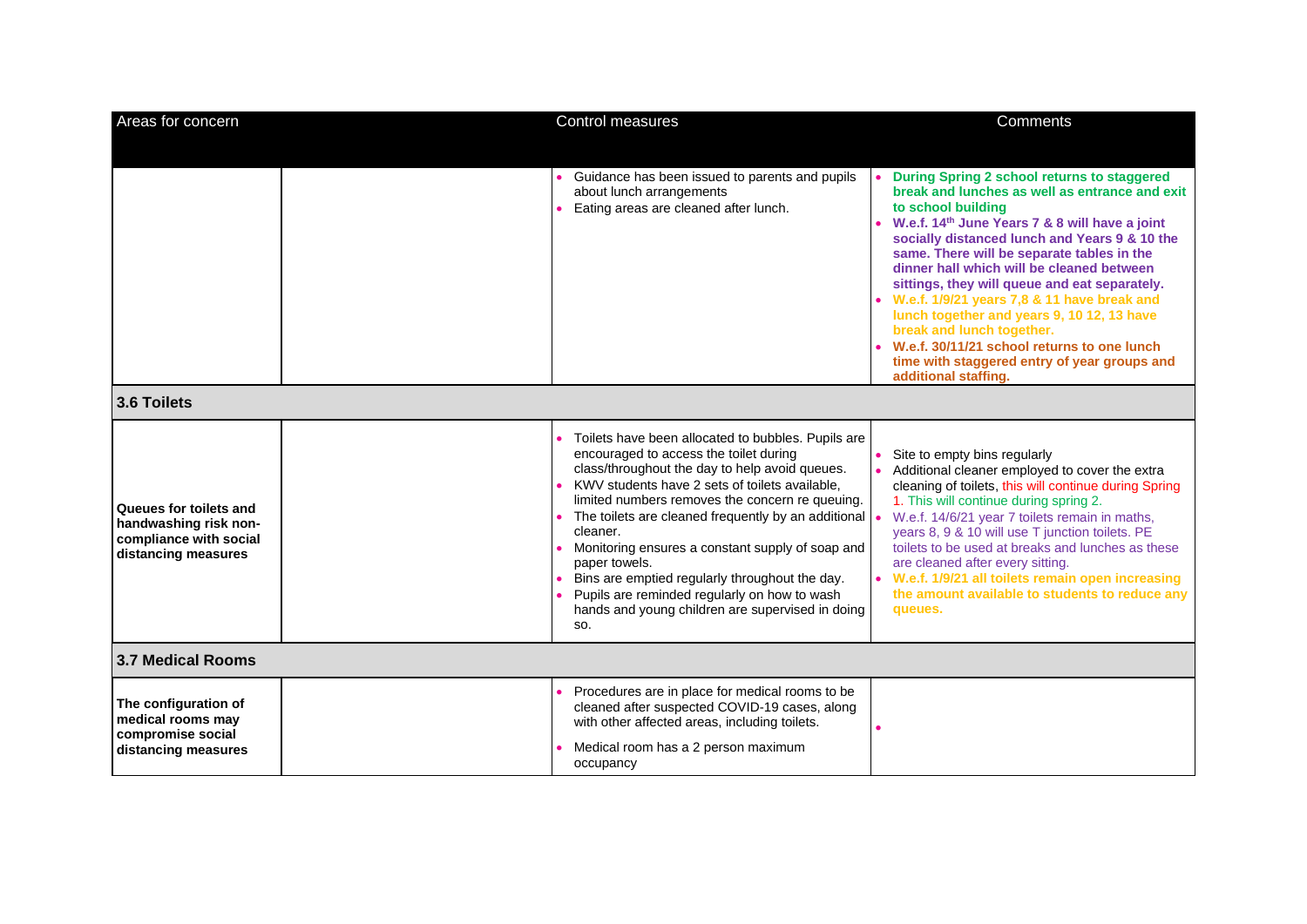| Areas for concern                                                                                                                      | Control measures                                                                                                                                                                                                                                                                                                                                                                                        | Comments                                                                                                                                                                                                                                                                                                                            |
|----------------------------------------------------------------------------------------------------------------------------------------|---------------------------------------------------------------------------------------------------------------------------------------------------------------------------------------------------------------------------------------------------------------------------------------------------------------------------------------------------------------------------------------------------------|-------------------------------------------------------------------------------------------------------------------------------------------------------------------------------------------------------------------------------------------------------------------------------------------------------------------------------------|
|                                                                                                                                        | The library is available for any suspected COVID-<br>19 cases. PPE is available for first aiders if<br>contact with a COVID-19 suspect is required<br>Parents to collect students immediately and get<br>tested.<br>Site staff will be requested to clean the library and                                                                                                                               |                                                                                                                                                                                                                                                                                                                                     |
|                                                                                                                                        | relevant toilet once the student has left.                                                                                                                                                                                                                                                                                                                                                              |                                                                                                                                                                                                                                                                                                                                     |
| 3.8 Reception area                                                                                                                     |                                                                                                                                                                                                                                                                                                                                                                                                         |                                                                                                                                                                                                                                                                                                                                     |
| Groups of people gather<br>in reception (parents,<br>visitors, deliveries)<br>which risks breaching<br>social distancing<br>quidelines | Social distancing points are clearly set out, using<br>floor markings and/or signage, continuing outside<br>where necessary.<br>Social distancing guidance is clearly displayed to<br>protect reception staff (e.g. distance from person<br>stood at reception desk).<br>Non-essential deliveries and visitors to school are<br>minimised.<br>Arrangements are in place for segregation of<br>visitors. | Markings at 2m intervals on main school path<br>Signs on door asking visitors to wait until invited in<br>Essential visitors will be allocated different spots<br>within the large reception area 2m apart.<br>Collection of FSM laptops and food parcels<br>managed in a covid safe way, advice included in<br>letters to parents. |
| 3.9 Arrival and departure from school                                                                                                  |                                                                                                                                                                                                                                                                                                                                                                                                         |                                                                                                                                                                                                                                                                                                                                     |
| <b>Pupils and parents</b><br>congregate at exits and<br>entrances, making social<br>distancing measures<br>difficult to apply          | Parents advised by letter they cannot access the<br>site without an appointment<br>Signs displayed to remind parents of this on gates<br>and entrances.<br>2m signs on the path to support<br>Sign on door asking visitors to call reception from<br>outside and await further guidance.                                                                                                                |                                                                                                                                                                                                                                                                                                                                     |
| 3.10 Transport                                                                                                                         |                                                                                                                                                                                                                                                                                                                                                                                                         |                                                                                                                                                                                                                                                                                                                                     |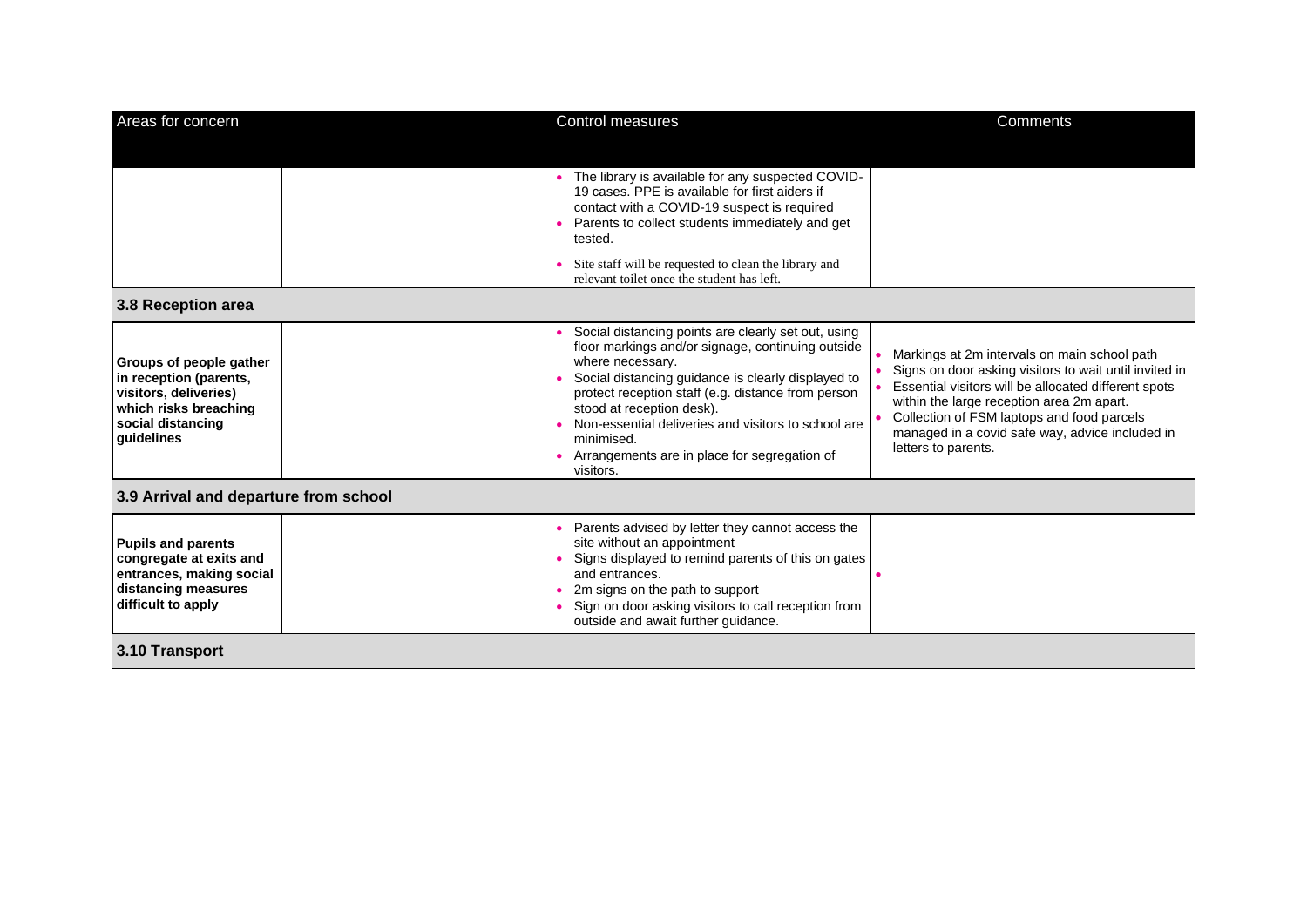| Areas for concern                                                                                                                                               | <b>Control measures</b>                                                                                                                                                                                                                                                                                                                                                                                                                                                | Comments                                                                                                                                                                                                                                                                                                    |
|-----------------------------------------------------------------------------------------------------------------------------------------------------------------|------------------------------------------------------------------------------------------------------------------------------------------------------------------------------------------------------------------------------------------------------------------------------------------------------------------------------------------------------------------------------------------------------------------------------------------------------------------------|-------------------------------------------------------------------------------------------------------------------------------------------------------------------------------------------------------------------------------------------------------------------------------------------------------------|
| The use of public and<br>school transport by<br>pupils poses risks in<br>terms of social<br>distancing                                                          | Extra bus added to reduce over crowding<br>Members of public stopped from using buses so<br>no social distancing required on buses as per<br>government guidance.                                                                                                                                                                                                                                                                                                      | Government guidance shared with parents when<br>increased provision offer made<br>Reminders issued to students parents w.b.<br>7/6/21 all students unless medically exempt<br>must wear face coverings on school buses and<br>public transport.<br>W.e.f. 1/9/21 students offered masks on school<br>buses. |
| 3.11 Staff areas                                                                                                                                                |                                                                                                                                                                                                                                                                                                                                                                                                                                                                        |                                                                                                                                                                                                                                                                                                             |
| The configuration of staff<br>rooms and offices makes<br>compliance with social<br>distancing measures<br>problematic                                           | Staff rooms and offices have been reviewed and<br>appropriate configurations of furniture and<br>workstations have been put in place to allow for<br>social distancing,<br>Staff have been briefed on the use of these<br>rooms and should ensure that they always follow<br>social distancing guidelines.                                                                                                                                                             | Site to sort seating in staff room to take soft seats<br>out of action and ensure sufficient safe work<br>space, tables and chairs for staff<br>Site to ensure appropriate cleaning equipment in<br>the staff room to support staff<br>Finance to move to the penthouse.                                    |
|                                                                                                                                                                 | 4. Continuing enhanced protection for children and staff with underlying health conditions                                                                                                                                                                                                                                                                                                                                                                             |                                                                                                                                                                                                                                                                                                             |
| 4.1 Pupils with underlying health issues                                                                                                                        |                                                                                                                                                                                                                                                                                                                                                                                                                                                                        |                                                                                                                                                                                                                                                                                                             |
| Pupils with underlying<br>health issues or those<br>who are shielding are not<br>identified and so<br>measures have not been<br>put in place to protect<br>them | • New shielding advice in place w.e.f. 5 <sup>th</sup> January<br>2021, ATLP HR will RA all staff who require it and<br>advise HT.<br>• We have a regularly updated register of pupils<br>with underlying health conditions and this was<br>reviewed with all parents to consider return in<br>September. MC to review January 2021.<br>• MC to advise TP of any who will intend to shield.<br>Risk assessments to be completed for any<br>considered to require them. | All parents contacted and no students currently<br>required to shield.<br>Parents reminded of need to inform school in<br>letter dated 3/3/21<br>Reminder to parents to inform the school of<br>mask exemption wb. 04/01/22                                                                                 |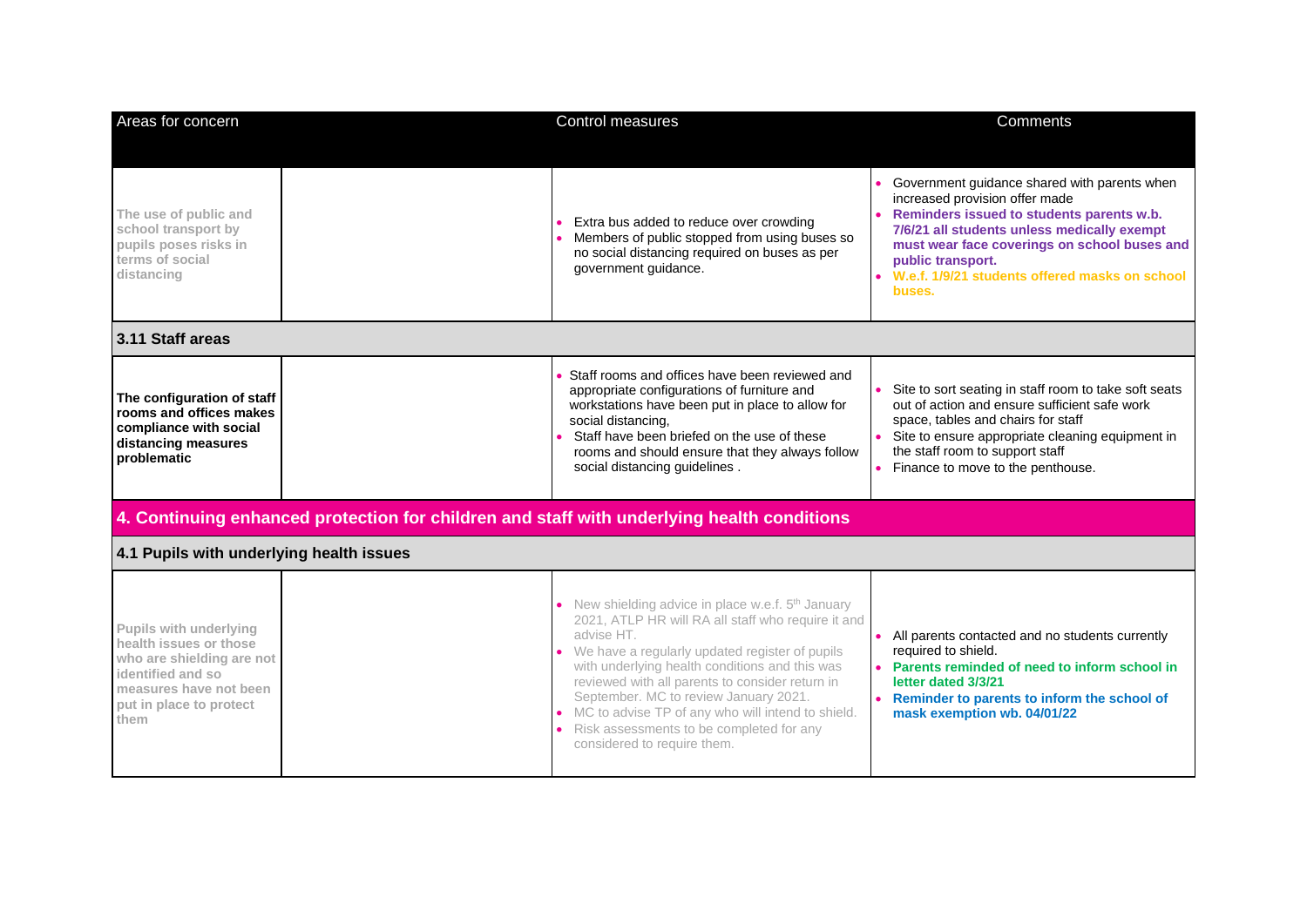| Areas for concern                                                                                                                                              |                                                         | Control measures                                                                                                                                                                                                                                                                                                                              | Comments                                                                                                                                                                                                                                                                                                                                                                                                                                                                                                                                                                                                                                                                                                                                                                                                                                                                                                                                                                                                                                                           |
|----------------------------------------------------------------------------------------------------------------------------------------------------------------|---------------------------------------------------------|-----------------------------------------------------------------------------------------------------------------------------------------------------------------------------------------------------------------------------------------------------------------------------------------------------------------------------------------------|--------------------------------------------------------------------------------------------------------------------------------------------------------------------------------------------------------------------------------------------------------------------------------------------------------------------------------------------------------------------------------------------------------------------------------------------------------------------------------------------------------------------------------------------------------------------------------------------------------------------------------------------------------------------------------------------------------------------------------------------------------------------------------------------------------------------------------------------------------------------------------------------------------------------------------------------------------------------------------------------------------------------------------------------------------------------|
| 4.2 Staff with underlying health issues                                                                                                                        |                                                         |                                                                                                                                                                                                                                                                                                                                               |                                                                                                                                                                                                                                                                                                                                                                                                                                                                                                                                                                                                                                                                                                                                                                                                                                                                                                                                                                                                                                                                    |
| Staff with underlying<br>health issues or those<br>who are shielding are not<br>identified and so<br>measures have not been<br>put in place to protect<br>them |                                                         | • Current government guidance is being applied. All<br>shielding stopped on 1 <sup>st</sup> August<br>• HR completed individual risk assessments on all<br>staff.<br>• RA reviewed following new government guidance<br>January 21.                                                                                                           | Individual risk assessments in place and reviewed<br>regularly by HR team<br>Some staff have reasonable adjustments based on<br>their RA.<br>RA review continues in light of new guidance<br>HR in touch with all staff impacted.                                                                                                                                                                                                                                                                                                                                                                                                                                                                                                                                                                                                                                                                                                                                                                                                                                  |
|                                                                                                                                                                | 5. Enhancing mental health support for pupils and staff |                                                                                                                                                                                                                                                                                                                                               |                                                                                                                                                                                                                                                                                                                                                                                                                                                                                                                                                                                                                                                                                                                                                                                                                                                                                                                                                                                                                                                                    |
| 5.1 Mental health concerns - pupils                                                                                                                            |                                                         |                                                                                                                                                                                                                                                                                                                                               |                                                                                                                                                                                                                                                                                                                                                                                                                                                                                                                                                                                                                                                                                                                                                                                                                                                                                                                                                                                                                                                                    |
| Pupils' mental health has<br>been adversely affected<br>during the period that the<br>school has been closed<br>and by the COVID-19<br>crisis in general       |                                                         | • Staff CPD autumn term to focus on well being,<br>including mental health, bereavement,, resilience<br>etc.<br>Staff CPD to also focus on behaviour<br>management strategies and the re-connect<br>curriculum the 5 Rs<br>• Many staff completed additional on line training<br>during lockdown so an increased awareness and<br>skill base. | Pastoral team is large and skilled including a<br>qualified counsellor<br>Several staff mental health first aiders, more to be<br>trained.<br>1 x staff member Thrive trained<br>Resources available on the website already and<br>links made with organisations<br>Intervention room and skilled staff already<br>available.<br>• Covid Catch up funding used to support student<br>well being, team recruited by ATLP to start Spring<br>1.<br>• Weekly well being calls being undertaken for all<br>students and families.<br>• Covid catch up funding continues to be used to<br>support closing the gap and supporting with<br>targeted students with regards to mentoring<br>support.<br>PSHE lessons have focussed on mental health &<br>well being. Form time continues to be extended.<br>Covid catch up funding continues to be used<br>to support closing the gap and supporting with<br>targeted students with regards to mentoring<br>support.<br>PSHE lessons have focussed on mental health<br>& well being. Form time continues to be<br>extended. |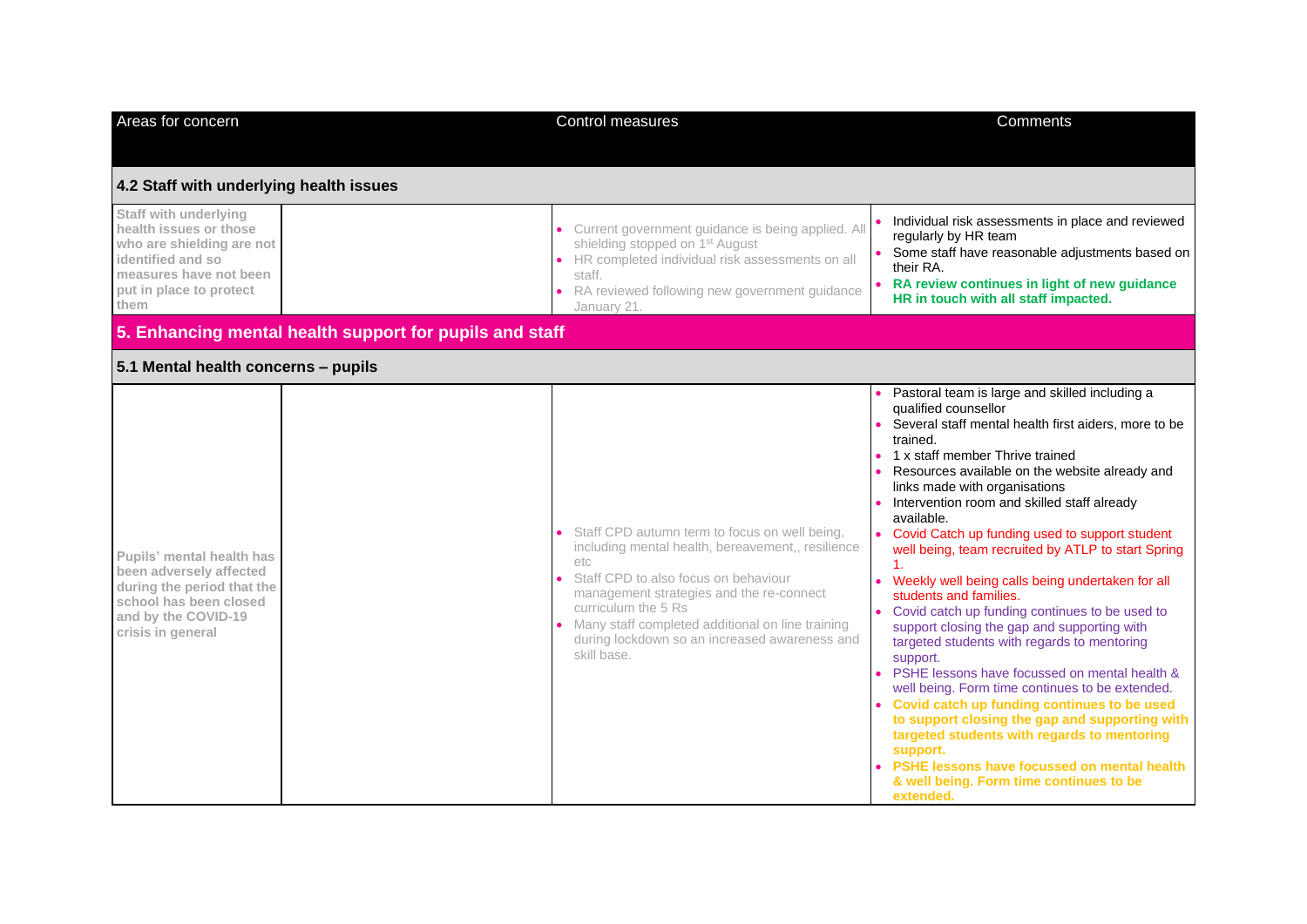| Areas for concern                                                                                                                                                | Control measures                                                                                                                                                                                                                                                                                                                                                           | Comments                                                                                                                                                                                                                                                   |  |
|------------------------------------------------------------------------------------------------------------------------------------------------------------------|----------------------------------------------------------------------------------------------------------------------------------------------------------------------------------------------------------------------------------------------------------------------------------------------------------------------------------------------------------------------------|------------------------------------------------------------------------------------------------------------------------------------------------------------------------------------------------------------------------------------------------------------|--|
|                                                                                                                                                                  |                                                                                                                                                                                                                                                                                                                                                                            |                                                                                                                                                                                                                                                            |  |
|                                                                                                                                                                  |                                                                                                                                                                                                                                                                                                                                                                            |                                                                                                                                                                                                                                                            |  |
| 5.2 Mental health concerns - staff                                                                                                                               |                                                                                                                                                                                                                                                                                                                                                                            |                                                                                                                                                                                                                                                            |  |
| The mental health of staff<br>has been adversely<br>affected during the<br>period that the school<br>has been closed and by<br>the COVID-19 crisis in<br>general | Staff are encouraged to focus on their wellbeing.<br>Line managers are proactive in discussing<br>wellbeing with the staff that they manage,<br>including their workload.<br>Staff briefings and training have included content<br>on wellbeing.<br>Staff briefings/training on wellbeing are provided.<br>Staff have been signposted to useful websites<br>and resources. | External support available for all and signposted to<br>it<br>Additional support funded by school already in<br>place<br>• HR team supporting all staff as required and<br>needed.<br>Well being calls made to shielding and ECV staff<br>by HT regularly. |  |
| Working from home can<br>adversely affect mental<br>health                                                                                                       | • See above section for monitoring and support                                                                                                                                                                                                                                                                                                                             | • See above section.                                                                                                                                                                                                                                       |  |
| 5.3 Bereavement support                                                                                                                                          |                                                                                                                                                                                                                                                                                                                                                                            |                                                                                                                                                                                                                                                            |  |
| <b>Pupils and staff are</b><br>grieving because of loss<br>of friends or family                                                                                  | The school has access to trained staff who can<br>deliver bereavement counselling and support.<br>Support is requested from other organisations<br>when necessary.<br>TP made contact with St Giles, bereavement UK<br>and Winstons wish.                                                                                                                                  | Links already in place regarding bereavement<br>support for staff and students<br>Advertised on website and in letters to parents<br>Included in new student planner                                                                                       |  |
| 6. Maintaining educational provision for children of key workers and vulnerable children                                                                         |                                                                                                                                                                                                                                                                                                                                                                            |                                                                                                                                                                                                                                                            |  |
| 6.1 Maintaining provision                                                                                                                                        |                                                                                                                                                                                                                                                                                                                                                                            |                                                                                                                                                                                                                                                            |  |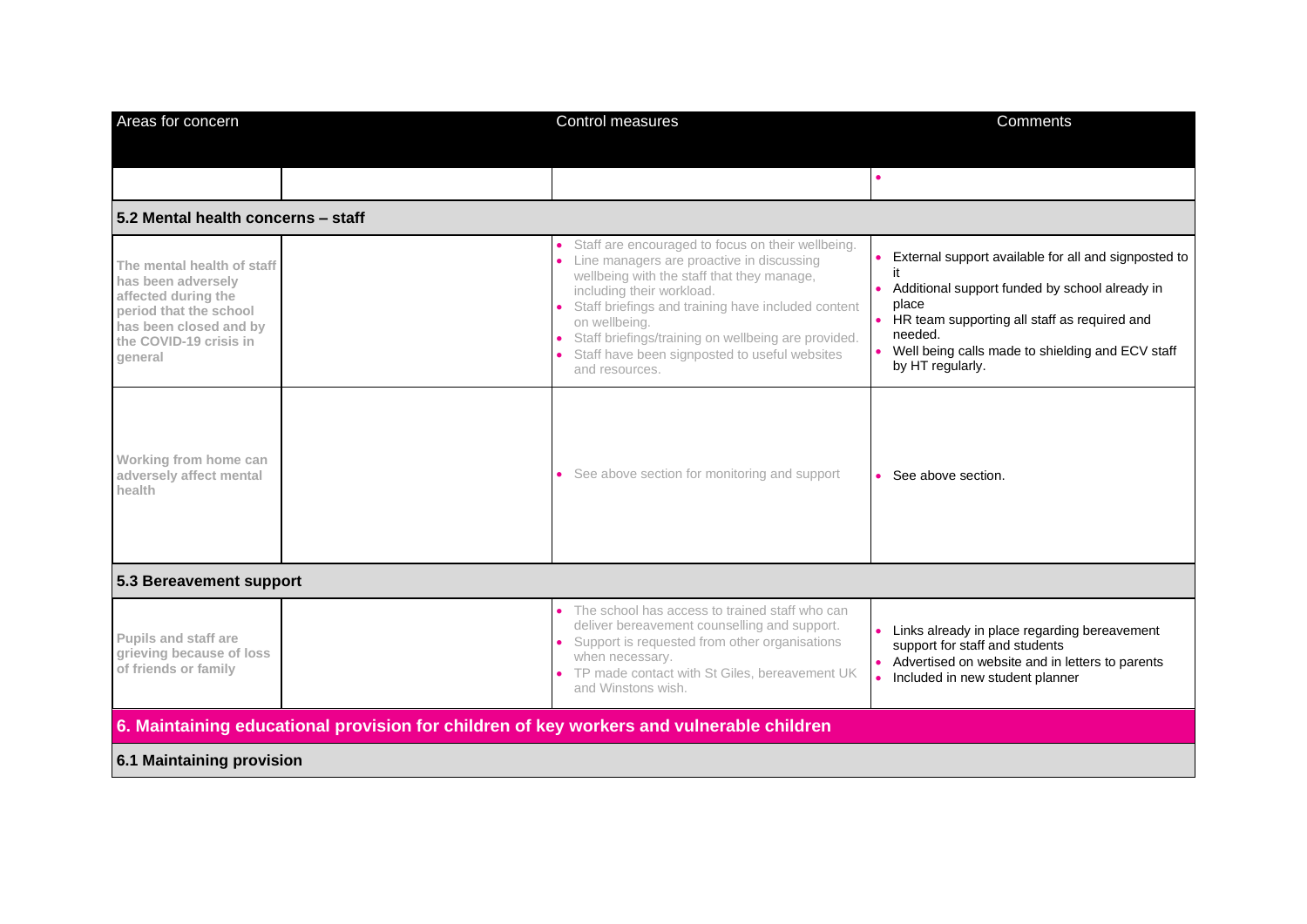| Areas for concern                                                                                            |  | Control measures                                                                                                                                                                                                                                                                                                                                                                                                  | Comments                                                                                                                                                                                   |
|--------------------------------------------------------------------------------------------------------------|--|-------------------------------------------------------------------------------------------------------------------------------------------------------------------------------------------------------------------------------------------------------------------------------------------------------------------------------------------------------------------------------------------------------------------|--------------------------------------------------------------------------------------------------------------------------------------------------------------------------------------------|
| <b>Educational provision</b><br>must still be maintained<br>for priority children when<br>the school reopens |  | School will be fully open and a broad and<br>balanced curriculum in place<br>Online learning platform purchased in case of<br>future lockdowns.                                                                                                                                                                                                                                                                   | <b>KWV provision continued throughout Spring 1</b><br><b>lockdown</b><br><b>KWV provision continued throughout Spring 1</b><br>lockdown and will continue until phased return<br>complete. |
| <b>7. Operational issues</b>                                                                                 |  |                                                                                                                                                                                                                                                                                                                                                                                                                   |                                                                                                                                                                                            |
| 7.1 Review of fire procedures                                                                                |  |                                                                                                                                                                                                                                                                                                                                                                                                                   |                                                                                                                                                                                            |
| Fire procedures are not<br>appropriate to cover new<br>arrangements                                          |  | Fire procedures have been reviewed, covered in<br>staff CPD<br>All students also covered this in their induction on<br>their first day and have a practice evacuation.<br>Students will be in their bubbles<br>Risk to life outweighs the need to socially<br>distance so all year groups will evacuate by the<br>nearest exit.<br>Fire drill to be undertaken for KWV students<br>during second week of January. | ATLP estates & Ops team to ensure site<br>compliant.                                                                                                                                       |
| Fire evacuation drills -<br>unable to apply social<br>distancing effectively                                 |  | See above                                                                                                                                                                                                                                                                                                                                                                                                         | See above                                                                                                                                                                                  |
| 7.2 Managing premises on reopening after lengthy closure                                                     |  |                                                                                                                                                                                                                                                                                                                                                                                                                   |                                                                                                                                                                                            |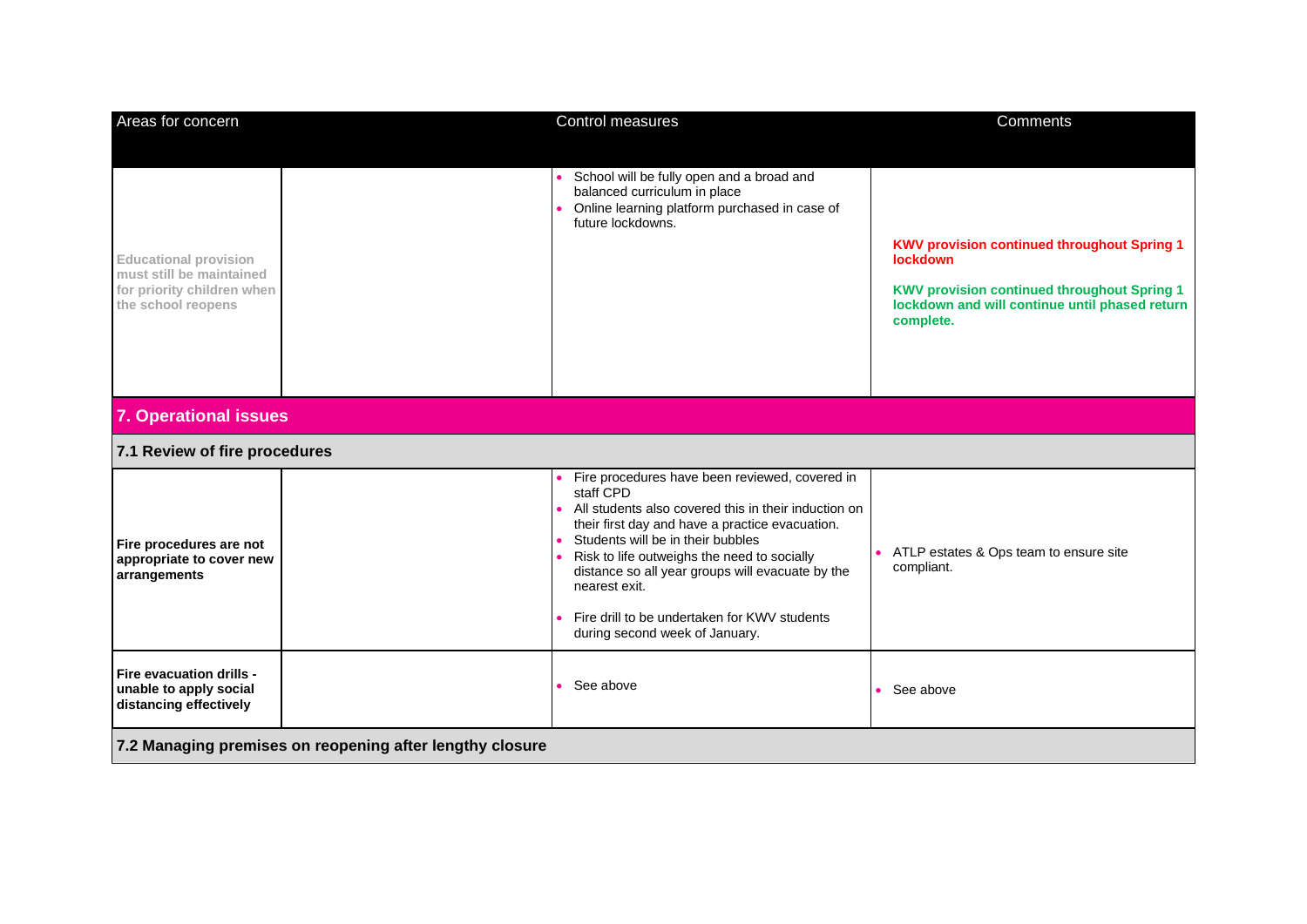| Areas for concern                                                                                                     |  | Control measures                                                                                                                                                                                             | <b>Comments</b>                                        |
|-----------------------------------------------------------------------------------------------------------------------|--|--------------------------------------------------------------------------------------------------------------------------------------------------------------------------------------------------------------|--------------------------------------------------------|
|                                                                                                                       |  |                                                                                                                                                                                                              |                                                        |
| All systems may not be<br>operational                                                                                 |  | • Government guidance is being implemented<br>where appropriate.<br>All systems have been recommissioned.<br>Site staff continue to conduct all routine site<br>inspections and maintenance checks           | • ATLP estates & Ops team to ensure site<br>compliant. |
| <b>Statutory compliance</b><br>has not been completed<br>due to the availability of<br>contractors during<br>lockdown |  | All statutory compliance is up to date.<br>Where water systems have not been maintained<br>throughout lockdown, chlorination, flushing and<br>certification by a specialist contractor has been<br>arranged. | • ATLP estates & Ops team to ensure site<br>compliant. |
| 7.3 Contractors working on the school site                                                                            |  |                                                                                                                                                                                                              |                                                        |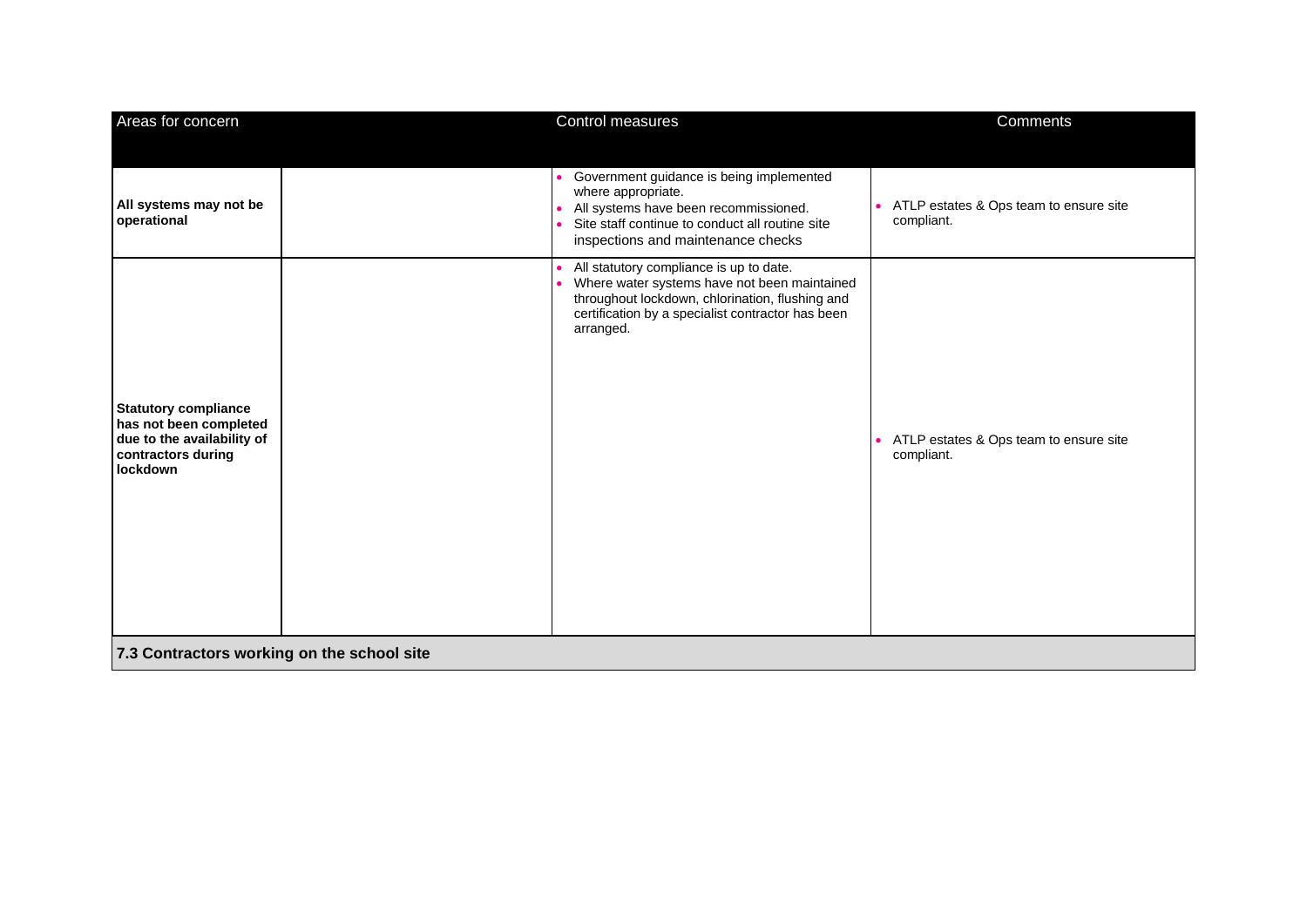| Areas for concern                                                                                                               | Control measures                                                                                                                                                                                                                                                                                                                                                                                                                                                                                                                                                                                                                                                                                                                                                                                                                                                                                                                                                                                                                                                                         | Comments                                            |
|---------------------------------------------------------------------------------------------------------------------------------|------------------------------------------------------------------------------------------------------------------------------------------------------------------------------------------------------------------------------------------------------------------------------------------------------------------------------------------------------------------------------------------------------------------------------------------------------------------------------------------------------------------------------------------------------------------------------------------------------------------------------------------------------------------------------------------------------------------------------------------------------------------------------------------------------------------------------------------------------------------------------------------------------------------------------------------------------------------------------------------------------------------------------------------------------------------------------------------|-----------------------------------------------------|
| <b>Contractors on-site</b><br>whilst school is in<br>operation may pose a<br>risk to social distancing<br>and infection control | Ongoing works and scheduled inspections for<br>schools (e.g. estates related) have been<br>designated as essential work by the government<br>and so are set to continue.<br>An assessment has been carried out to see if any<br>additional control measures are required to keep<br>staff, pupils and contractors safe.<br>Assurances have been sought from the<br>contractors that all staff attending the setting will<br>be in good health (symptom-free) and that<br>contractors have procedures in place to ensure<br>effective social distancing is maintained at all<br>times.<br>Alternative arrangements have been considered<br>such as using a different entrance for contractors<br>and organising on site work so that contractors<br>and staff/pupils are kept apart.<br>Social distancing is being maintained throughout<br>any such works and where this is not possible<br>arrangements are reviewed.<br>In addition to arrangements for COVID-19, normal<br>contractor and safeguarding procedures are<br>being applied and have been updated in light of<br>COVID-19. | • ATLP estates & Ops team to ensure site compliant. |
| 8. Finance                                                                                                                      |                                                                                                                                                                                                                                                                                                                                                                                                                                                                                                                                                                                                                                                                                                                                                                                                                                                                                                                                                                                                                                                                                          |                                                     |